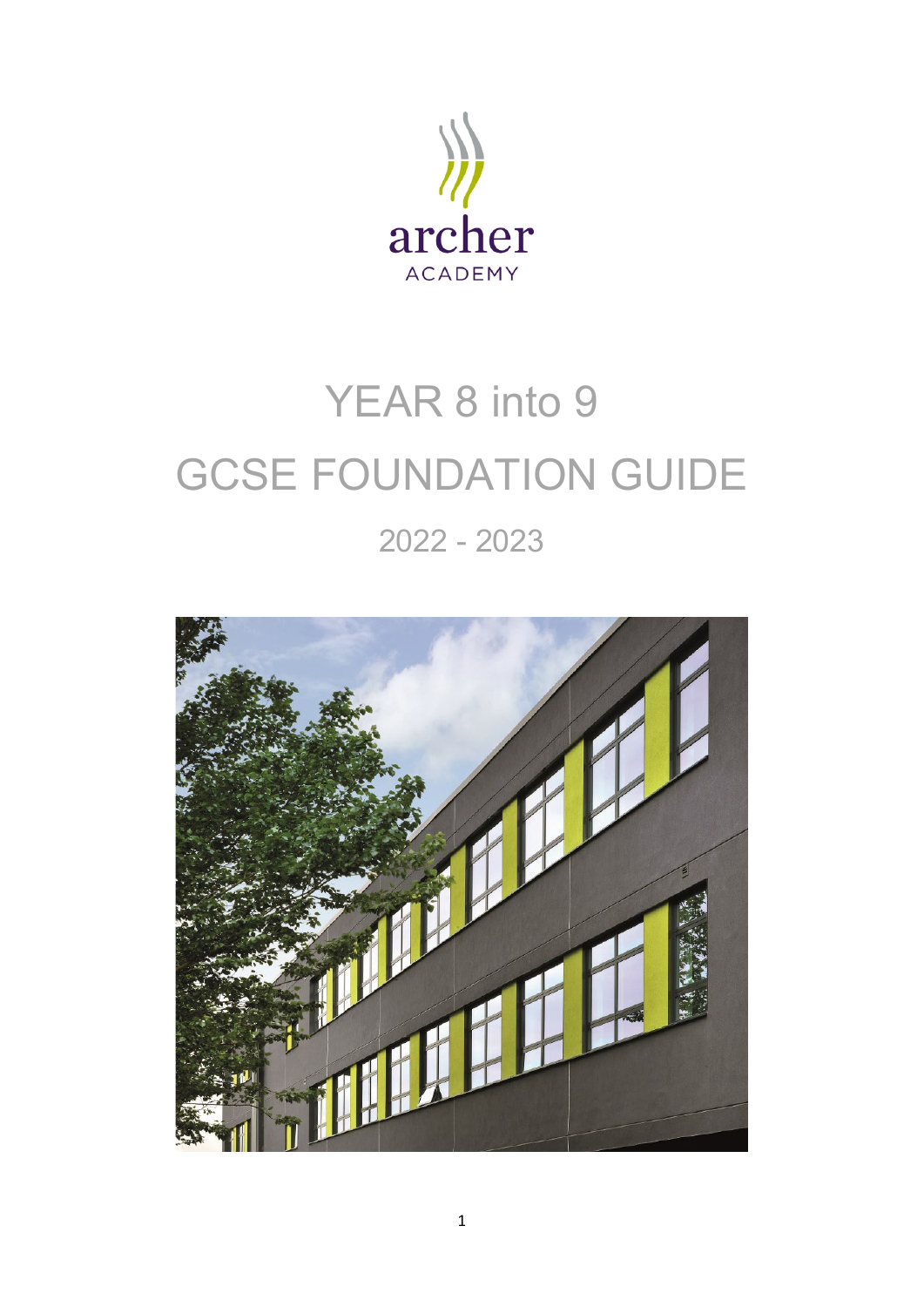## **Contents**

| <b>Headteacher's Introduction</b> | Page 3  |
|-----------------------------------|---------|
| <b>Making Choices</b>             | Page 6  |
| <b>GCSE Grade changes</b>         | Page 7  |
| <b>Purple Block Choices</b>       | Page 8  |
| <b>Green Block Choices</b>        | Page 16 |
| <b>Choices Record</b>             | Page 27 |
| (Courses arranged alphabetically) |         |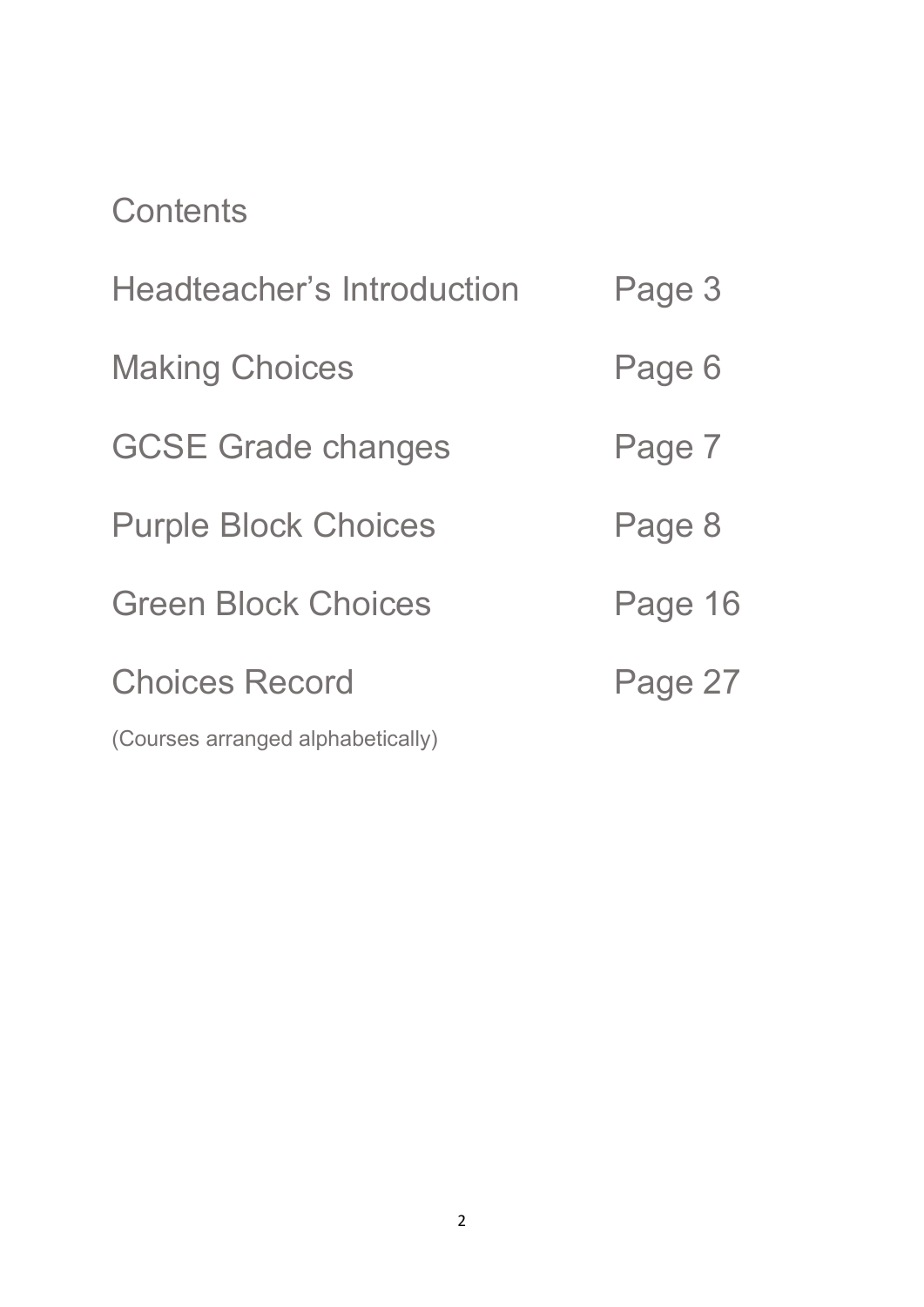February 2022,

Dear Archer parents and students,

We have been delighted by the response of our students to the curriculum opportunities available to them as they move into Year 9.

Our Year 9 curriculum builds on the foundations of our excellent provision across Year 7 and Year 8, allowing students to sample a range of new courses, as well as beginning to specialise in subjects at which they have begun to excel. Archer Academy students will begin their Key Stage 4 programme of study from Year 9, enabling a 3 year depth Key Stage 4 model, with a deliberately flexible and staggered approach to subject specialisation.

Our Year 9 curriculum is designed to enable greater personalisation for our students and is designed through a series of blocks; with students able to make choices in some blocks in Year 9 and then refine and make further choices in Year 10. Students will not be making decisions about their final GCSE portfolio until midway through Year 9.

The beginning of Year 9 is the first step for our students in creating their personal curriculum pathway through which they can truly realise their potential.

#### **How does our Year 9 curriculum model work?**

Our Year 9 curriculum is composed of five blocks.

Red block: This block constitutes the core curriculum; subjects everyone must study. In Year 9 students will begin their GCSE courses in English Language and Literature, Mathematics and Science. Students will continue to study a foreign language/functional skills and PE in a similar format to now. Humanities subjects: History and Geography also form part of the red block.

Grey block: This block constitutes the additional core curriculum for our students; securing statutory parts of the curriculum. Additionally, this block enables us to provide opportunities for our students to continue to grow as independent learners and build the skills needed for success at GCSE, A Level and beyond. In addition to students' compulsory subjects in the red block, students will study SPPEC (social, political, philosophy, ethics, culture) over the course of Year 9.

Purple block: This block enables students to make decisions about their technology, creative, performing and visual arts curriculum. Students have benefitted from extensive breadth in their technology, creative, performing and visual arts subjects across Year 7 and Year 8. Year 9 provides the opportunity for students to study two courses in depth, for two hours each per week. A vocational option choice is also available. Students should make two choices in this block.

Green block: This block provides our students with the opportunity to experience an introductory year in one of a variety of GCSE courses. Amongst the menu of courses available, this block provides students the opportunity to extend their Science curriculum. Additionally, a vocational option is available. Students should make one choice in this block.

White block: This block forms enrichment choices for our Year 9 cohort. As students move into Year 9, they will have separate enrichment choices to the rest of lower school. Students will not make their enrichment choices until September. This block is designed to enrich and extend our students' experiences and skills to support their wider learning.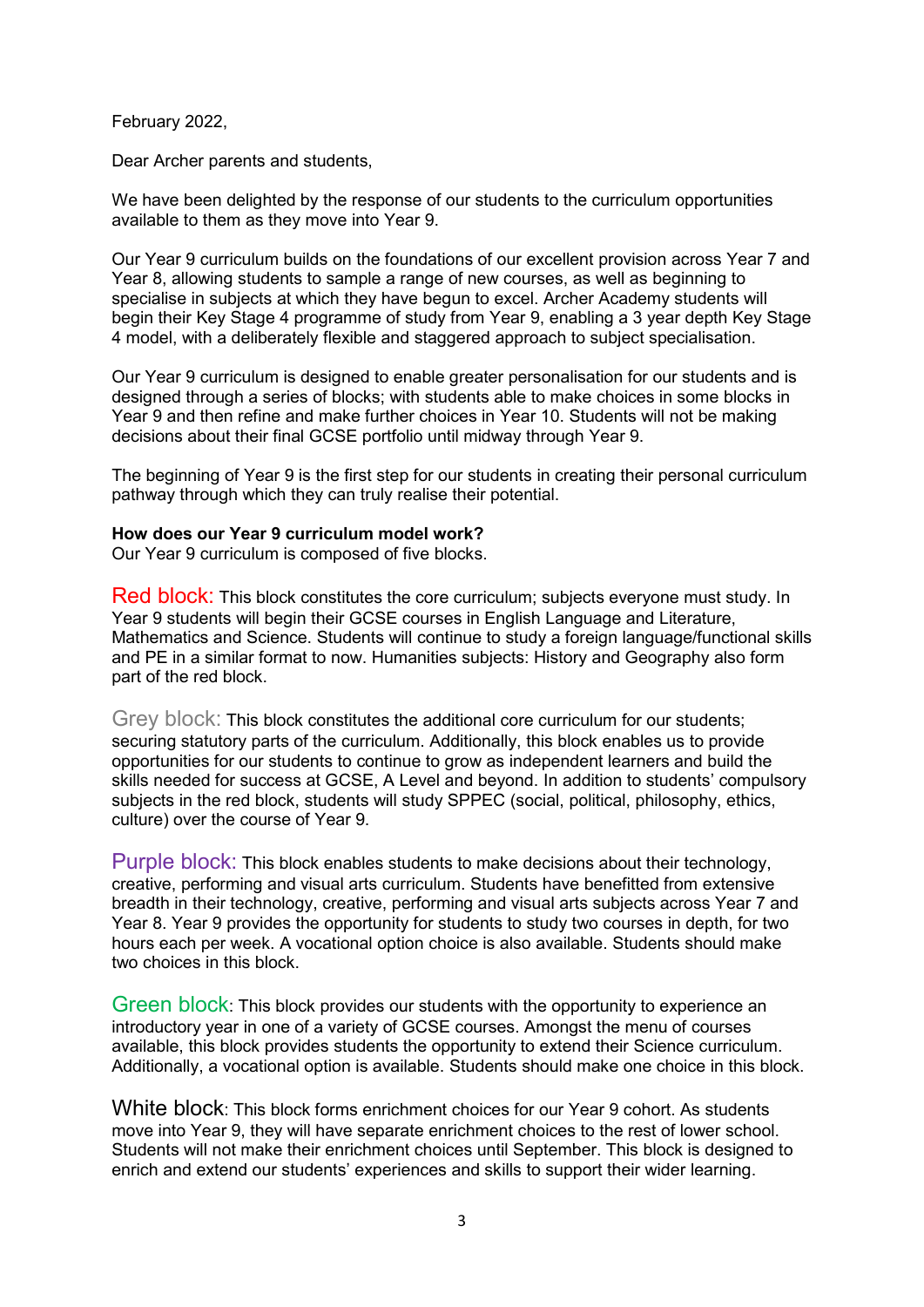For our Year 9 students their enrichment programme will be distinctly different on each afternoon. On one afternoon per week students will make a choice to study a course for a full academic year; these courses will include opportunities such as *Duke of Edinburgh, Sport Studies, debating society* and other programmes which have the possibility of external accreditation in the future. On the other afternoon students, will be able to make different choices each term, as they do now, from a range of courses designed to spark their imaginations and try something different; such as *Japanese Animation, Yoga, Sign Language, Street Dance, as well as a host of sports clubs.* 

#### **V Cert qualifications**

The majority of courses we offer at the Archer Academy are GCSE, however we also run V Cert qualifications for students. V Certs are NCFE's Vocational Certificates that have been developed to meet the DfE's specifications. They contain both internally and externally assessed elements, and are equivalent to one GCSE. The qualifications are graded Pass, Merit and Distinction.

#### **Making informed choices**

What follows in this booklet is detailed information about each of the subjects students are able to choose from in Year 9; across the **purple** and **green** blocks. It is imperative that students make broad and balanced choices; not narrowing their curriculum too significantly at this stage whilst taking the opportunity to play to their strengths.

Before any choices are made students should:

- 1. **Read** this booklet carefully.
- 2. **Discuss** the subjects with parents or carers. Which do you enjoy the most and are most relevant for you?
- 3. **Ask** for further information from subject teachers, Heads of Department and form tutors.
- 4. **Select** the subjects students want and would like to study. These are not necessarily the ones chosen by your friends.
- 5. **Remember** the choices you make help to shape your decisions for your final GCSE portfolio. Your choice may have an influence on what you do in Year 10, your future career or course selection for Sixth Form. Once you have started your course, you must see it through to the end on Year 9.
- 6. **Reflect** by asking themselves some searching questions:
- *Am I on track to achieve my target level in the subjects (or similar subjects) I would like to choose by the end of the academic year? Am I considering choosing subjects (or similar subjects) in which my attainment to date is high? If not, what can I do to raise the level of my work?*
- *Have I discussed my progress with my form tutor recently?*
- *Have I spoken to my subject teacher?*
- *Have I shown good motivation so far?*
- *Do I really know what the subject involves?*
- *Have I considered any specific requirements for the course? For example Music?*
- *Have I thought ahead and considered possible career paths to see if this subject would be useful in my future?*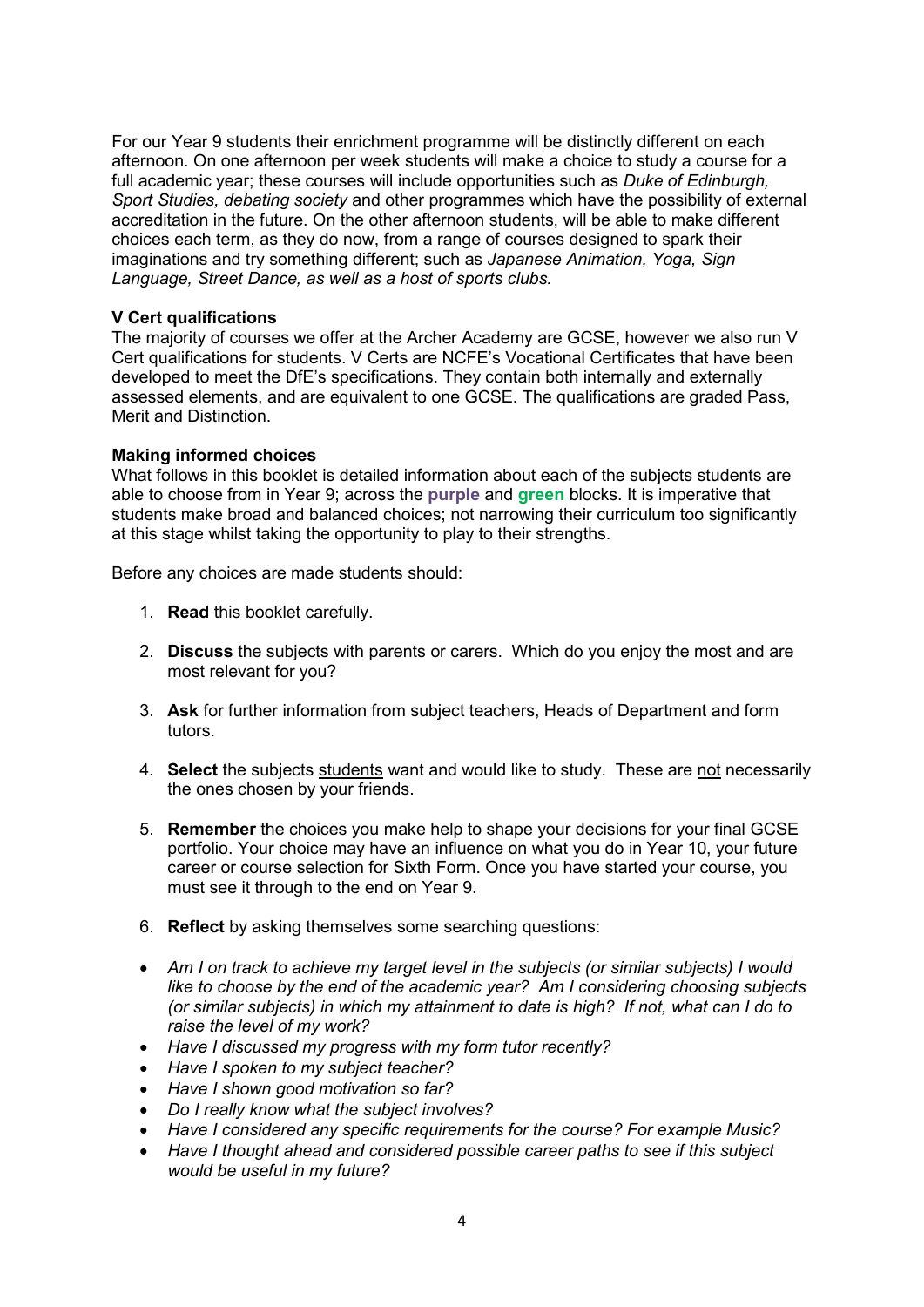#### **Thinking ahead to Year 10**

Our students will refine and finalise their choices in Year 9 ready for Year 10. This options process will provide all of our students with the chance to qualify for the high status national academic standard called the English Baccalaureate. This standard is becoming increasingly important for employers as well as for college and university selection processes. Students can reach the English Baccalaureate standard by gaining GCSE passes in English Language, English Literature, Mathematics, Science which includes Computer Science, a Modern Foreign Language, History or Geography. We are determined that the vast majority of Archer Academy students should reach this important standard as long as it is an appropriate route for them.

However, we are aware that the English Baccalaureate pathway is not the route suited to all students and their ambitions for their future. Therefore, Year 10 choices do include a variety of vocational based subjects such as BTEC Health & Social Care and VCert Engineering to enable every student to realise their potential and relish their learning. Students do have the opportunity to study some vocational courses in Year 9 in preparation for this pathway; do review the choices blocks carefully.

Students will then make further choices, based on their experiences of subjects in Year 9, to finalise their GCSE portfolio.

#### **What happens next?**

Naturally, as parents, you will want to make the best choices and to have access to good quality advice. This booklet helps start that process by providing an overview of the courses we offer. Please use this booklet to support discussions at home, as a family, and with subject teachers and Heads of Department.

Students, following discussion with teachers and parents, should then complete their choices form. Each student must hand in their completed choices form to their form tutor by Friday 5th March 2021.

Every effort will be made to ensure that as many students as possible are successful in getting their first choices. However, if too few students opt for a subject or if a subject is oversubscribed, it may be necessary for a student to study a reserve choice. In this case the student will sit down with Mr Oakley and Mr Constantinou to discuss the matter. Therefore, students should please think carefully about their second and third choices.

Students should record their two subject choices for the **purple block** and make one subject choice in the **green block** on their choices form; enclosed at the back of this booklet.

This is an exciting time for our students. Our ability to offer this curriculum design is based on their success and maturity to date. We very much look forward to supporting you and them on this next stage in their journey.

Please do not hesitate to contact your child's form tutor or any of their subject teachers as these all important decisions are made.

Best wishes,

Miss Harrison Headteacher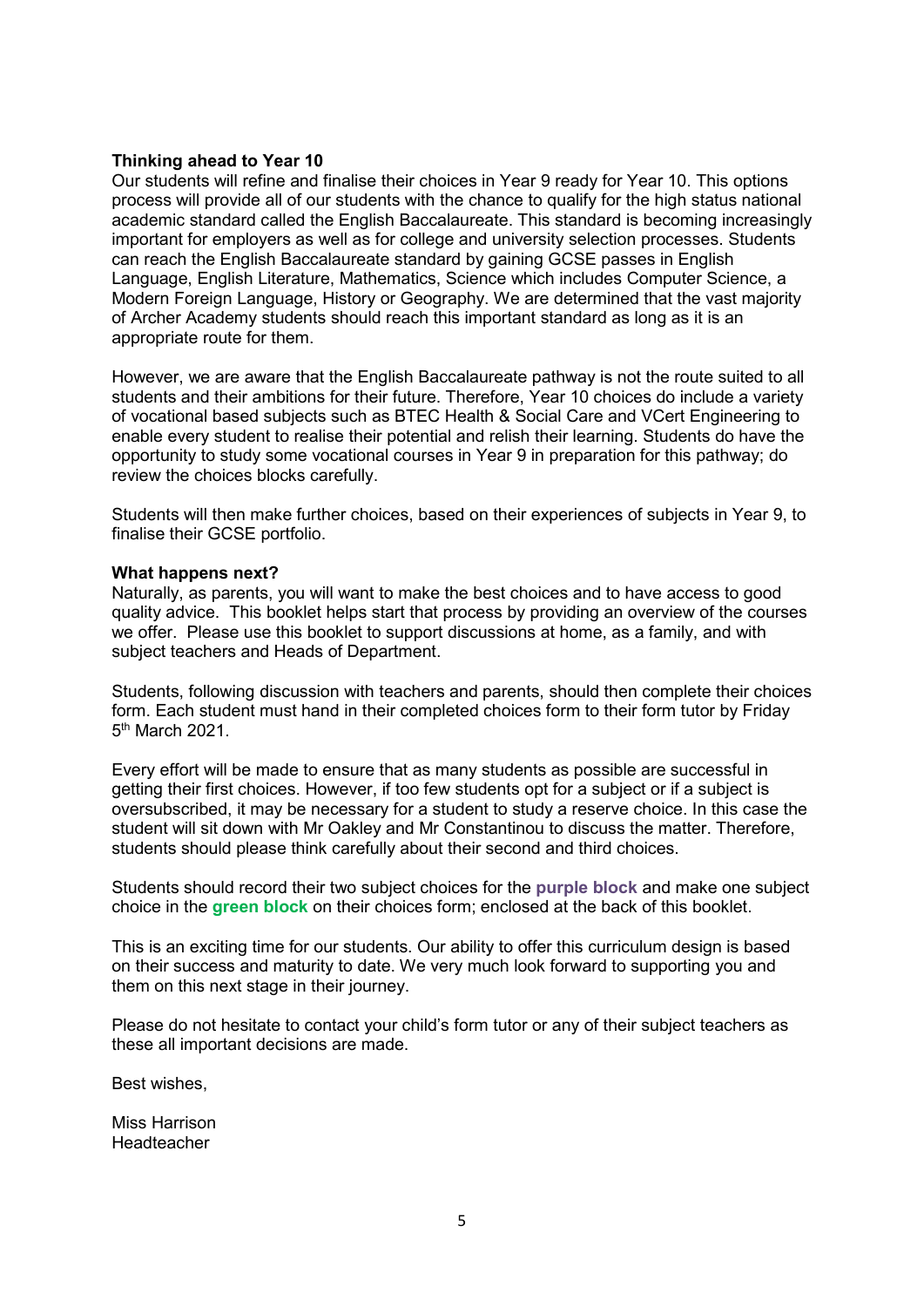#### **Making choices**

This is how your Year 9 curriculum will be constructed:

| <b>Red Block - Core subjects</b>               |             |                     |                                                                          | <b>Grey</b> | <b>Purple</b> | <b>Green</b> | <b>White</b> |                        |                       |            |
|------------------------------------------------|-------------|---------------------|--------------------------------------------------------------------------|-------------|---------------|--------------|--------------|------------------------|-----------------------|------------|
|                                                |             |                     |                                                                          | block       | <b>Block</b>  | <b>Block</b> | <b>Block</b> |                        |                       |            |
| anguage<br>iterature<br>nglish<br>nglish<br>шш | Mathematics | Science<br>Combined | ১<br>Spanish<br><b>Skills</b><br>Γã<br>১<br>unction<br>French<br>Functio | History     | Geography     | 씬            | SPPEC        | Make<br>two<br>choices | Make<br>one<br>choice | Enrichment |

#### **Core curriculum**

All students follow the core curriculum. This is designed to give you the skills and qualifications that you will need for the future; whatever you decide to do. You will also have two hours of PE – to keep you healthy in body as well as mind! Finally, all students will study Citizenship, PSHE and Extended Project on a termly rotation across Year 9.

#### **Choices subjects**

The remaining subjects available are for you to choose from across two blocks. These blocks have been designed to allow you personalise your curriculum and prepare well for Upper School. You need to choose two subjects from the purple block and one subject from the green block to create your pathway.

| Purple Block (2 Choices) | Green Block (1 Choice)                 |
|--------------------------|----------------------------------------|
| Art and Design           | <b>Additional Science</b>              |
| Dance                    | <b>Computer Science</b>                |
| Design & Technology      | Food Technology                        |
| Drama                    | PE GCSE                                |
| <b>Music</b>             | Photography                            |
| <b>VCERT Engineering</b> | Psychology                             |
|                          | Italian                                |
|                          | <b>VCERT Business &amp; Enterprise</b> |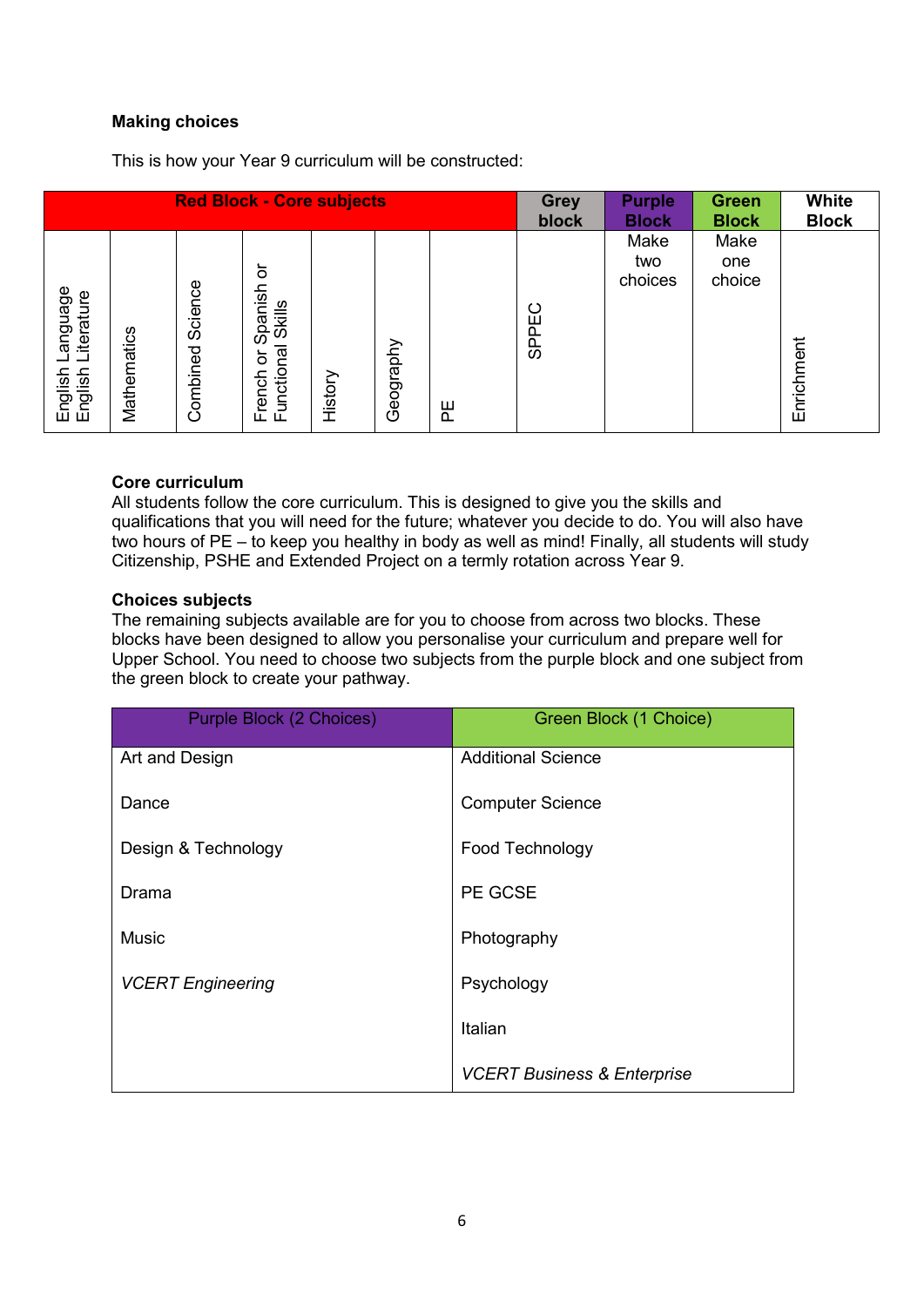#### **GCSE Grades and changes to GCSE specifications**

GCSE subjects are now awarded on a scale from 9-1 instead of what you may be used to  $(A^* - G)$ . The specifications for the GCSE courses have been rewritten and in general the following changes are common:

- there is less coursework (now called Non Examined Assessment or NEA), and no longer any controlled assessments
- Maths content has been increased in relevant subjects
- quality of written English counts for more marks
- the amount of content has increased and, in some cases, brought in some of the A level content
- all courses are now linear, so all assessment takes place at the end of year 11. Exams will cover all content studied from the start of year 9.

For all GCSE subjects, students will be assessed against this new scale where a 9 is the highest possible grade and 1 is the lowest.

There is not a direct translation between the old letter grades and the new number grades, and the artificial C/D borderline is now less important to students and schools. However, a "strong pass" is considered to be a grade 5 or above. Grade 6 has become the new entry requirement for continuing to study a course at A level.

The following helps to explain what the new grades mean:

- The new numbered grades do not translate directly from the old grades  $A^*$  G, but we do know that approximately the same proportion of students who achieved:
	- grade A or higher received a grade 7 or higher
	- grade C or higher received a grade 4 or higher
- Grade 9 is a new grade for very high performing students, in approximately the top fifth of the cohort
- Grade 5 is the benchmark for a 'good pass'
- Grade 4 is a standard pass
- The bottom of grade 1 is the same as the bottom of grade G

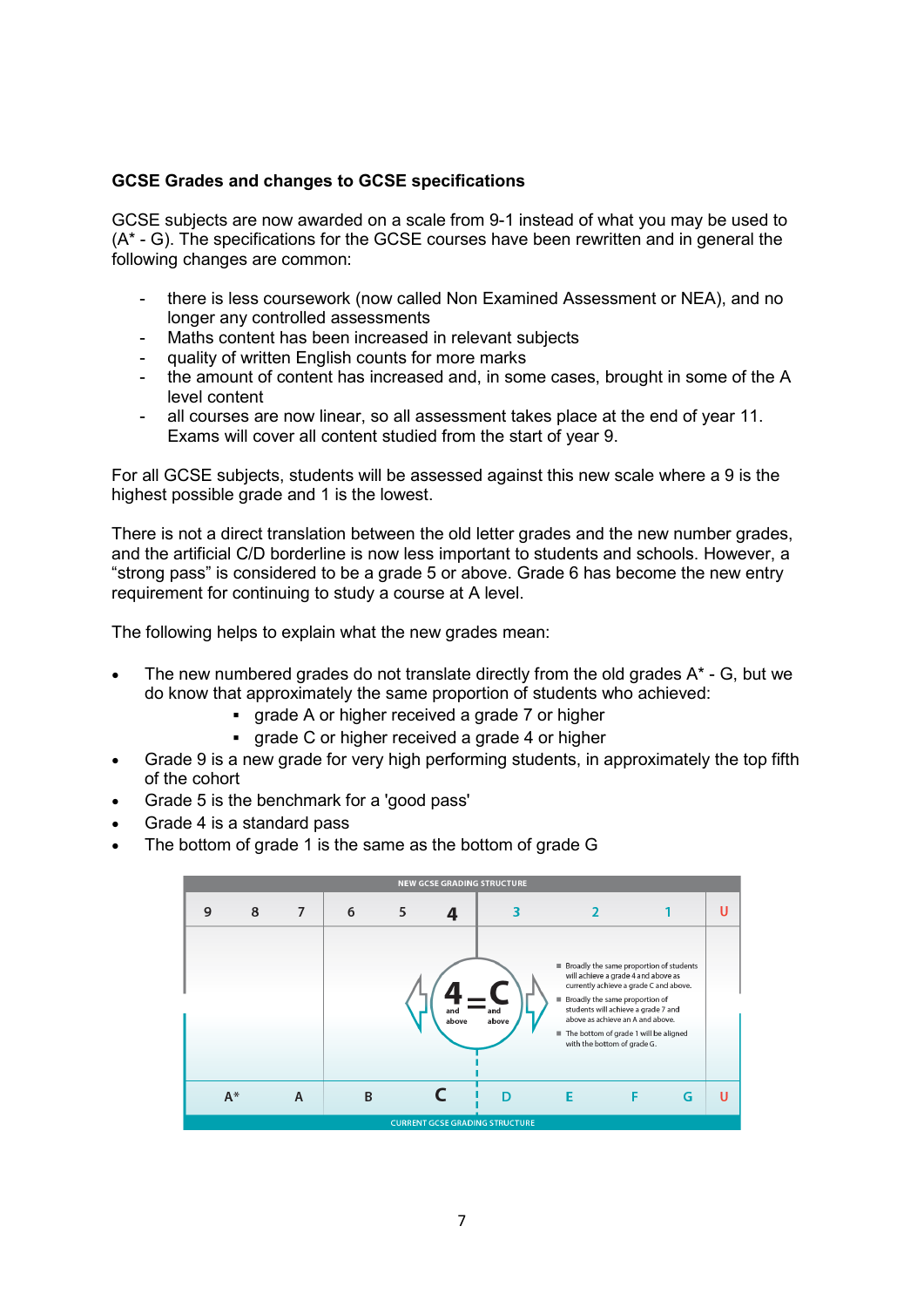## Purple Block Choices

**Art & Design**

| <b>Subject: Art and Design</b>                                                                                                                |                                                                                                                                                                                                            |  |
|-----------------------------------------------------------------------------------------------------------------------------------------------|------------------------------------------------------------------------------------------------------------------------------------------------------------------------------------------------------------|--|
|                                                                                                                                               | <b>Purple Block Choice</b>                                                                                                                                                                                 |  |
| <b>Grade level 9-1</b>                                                                                                                        |                                                                                                                                                                                                            |  |
| <b>Examining body: Edexcel</b>                                                                                                                | Specification: GCSE Art & design 1ADo                                                                                                                                                                      |  |
| <b>Synopsis of course:</b><br>This GCSE course aims to develop:                                                                               |                                                                                                                                                                                                            |  |
| $\bullet$<br>meanings in Art and Design<br>Investigative, analytical and experimental learners with critical and enquiring minds<br>$\bullet$ | Creative and imaginative ability and the practical skills for expressing original ideas, feelings and<br>Oultural knowledge and understanding of out oneft and design used in different times contexts and |  |

- Cultural knowledge and understanding of art, craft and design used in different times, contexts and societies
- Confidence, resilient, self-disciplined and committed learners.

This course encompasses art, craft and design and encourages students to explore a range of 2 or 3 dimensional approaches to their studies. Work produced will demonstrate the use of formal elements and creative skills, and allow students to visually communicate feelings, ideas and observations.

#### **Teaching methods and resources:**

Over the course of year 10 and 11 students will work through GCSE Art and Design which is set through 2 internally set units. Students will complete their own portfolio to show their artwork and the processes used to create these. Work will be monitored through class, group and individual critical tutorials, one to one feedback (written and verbal) and demonstrations. Students will be expected to work in at least 2 of these disciplines: **Painting and drawing, sculpture, print making and alternative media**.

Students will be required to use and develop these skills:

- A range of art, craft and design processes
- An understanding of how ideas, feelings and meanings are conveyed
- An understanding of the work of others and how it relates to own practice and social, historical and cultural context
- An ability to record observations and experiences using appropriate materials and processes
- An exploration of sources (analysis and evaluation) and mediums (experimentation)
- An ability to refine and develop work as it progresses.

#### **Assessment methods:**

**Unit 1:** Personal portfolio in Art and Design weighted at 60% of the total GCSE.

- This unit is internally set, marked and standardised before external moderation
- Students must show evidence of all 4 assessment objectives (see below)

**Unit 2:** Externally set assignment in Art and Design weighted at 40% of the total GCSE

- This unit consists of one externally set, broad based thematic starting point.
- Work produced will consist of 30 hours of preparatory work and a 10 hour exam
- This unit is externally set, internally marked and standardised before external moderation
- Students must show evidence of all 4 assessment objectives (see below)

Students will be assessed against 4 assessment objectives, each weighted equally at 25%:

- **AO1:** Develop their ideas through investigations informed by contextual and other sources,
- demonstrating analytical and cultural understanding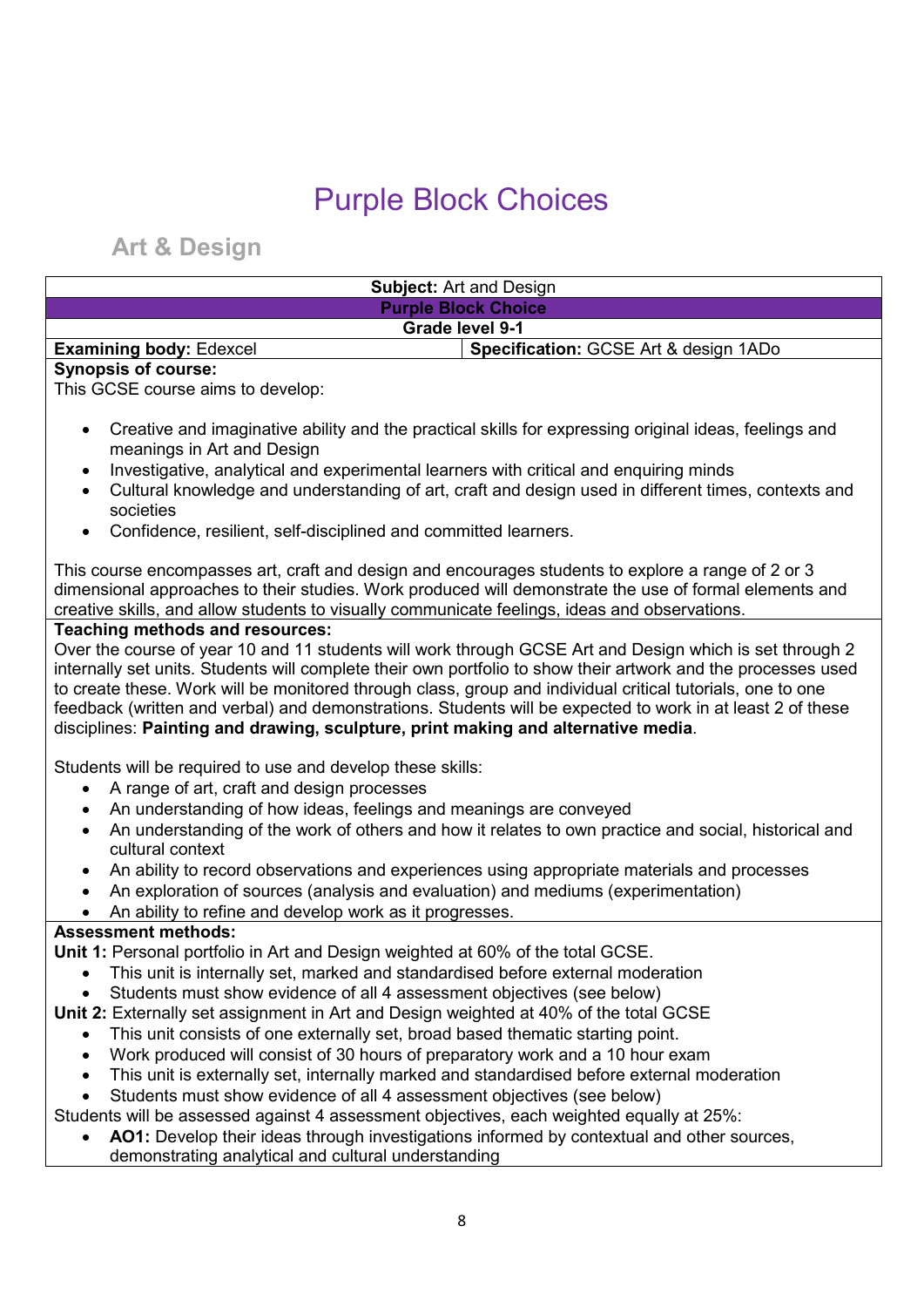- **AO2:** refine their ideas through experimenting and selecting appropriate resources, media, materials, techniques and processes
- **AO3:** record ideas, observations and insights relevant to their intentions in visual and/or other forms
- **AO4:** present a personal, informed and meaningful response demonstrating analytical and critical understanding.

**Where could studying GCSE Art and Design take me? Further study and employment opportunities:**  This course provides the ideal preparation for A-level Art and Design, Textiles and A Levels courses such as Fine Art.

The course is ideal for students considering future careers in the Art, Design and Technology industries: branding, graphics, textile and fashion design, interior design, architecture and decoration etc. **Head of Department:** Mr Pearson

## **Dance**

|                                | <b>Subject: Dance</b>            |  |
|--------------------------------|----------------------------------|--|
|                                | <b>Purple Block Choice</b>       |  |
| Grade level 1-9                |                                  |  |
| <b>Examining body: AQA</b>     | <b>Specification: GCSE Dance</b> |  |
| <b>Synopsis of the course:</b> |                                  |  |

This GCSE Dance course aims to:

- Build on your physical and expressive performance skills.
- Expand on your knowledge of choreography and provide you with an opportunity to create contemporary dance repertoire.
- Examine a range of professional works and study practitioners within the field.
- Improve your understanding of dance specific terminology and literacy.
- Develop your resilience, independence, discipline and creativity.

The GCSE year 9 dance course will focus on students developing their practical understanding of contemporary performance technique and the craft of choreography. Practical dance repertoire created and learned will allow students to build on their coursework in year 10. The students will study the basics in theory and analyse a professional dance work to assist them making effective progress in their written examination.

#### **Teaching methods and resources:**

Lessons will be a mixture of practical performance technique, choreography and theory sessions. The students will study the course for two hours per week. There will be additional extended performance opportunities to enhance the student's ability and prepare them for their final examination in year 11.

#### **Skills Required**

- Imagination and creativity.
- Commitment to attending lessons and after school rehearsals on a weekly basis.
- Some previous dance experience or the ability to show potential and enthusiasm in dance.
- Positive approaches to choreography and challenging dance stimuli.
- Willingness to work in groups and participate in other student's choreography.
- Resilience and high levels of discipline.

#### **Assessment methods:**

#### **Critical Appreciation of Dance**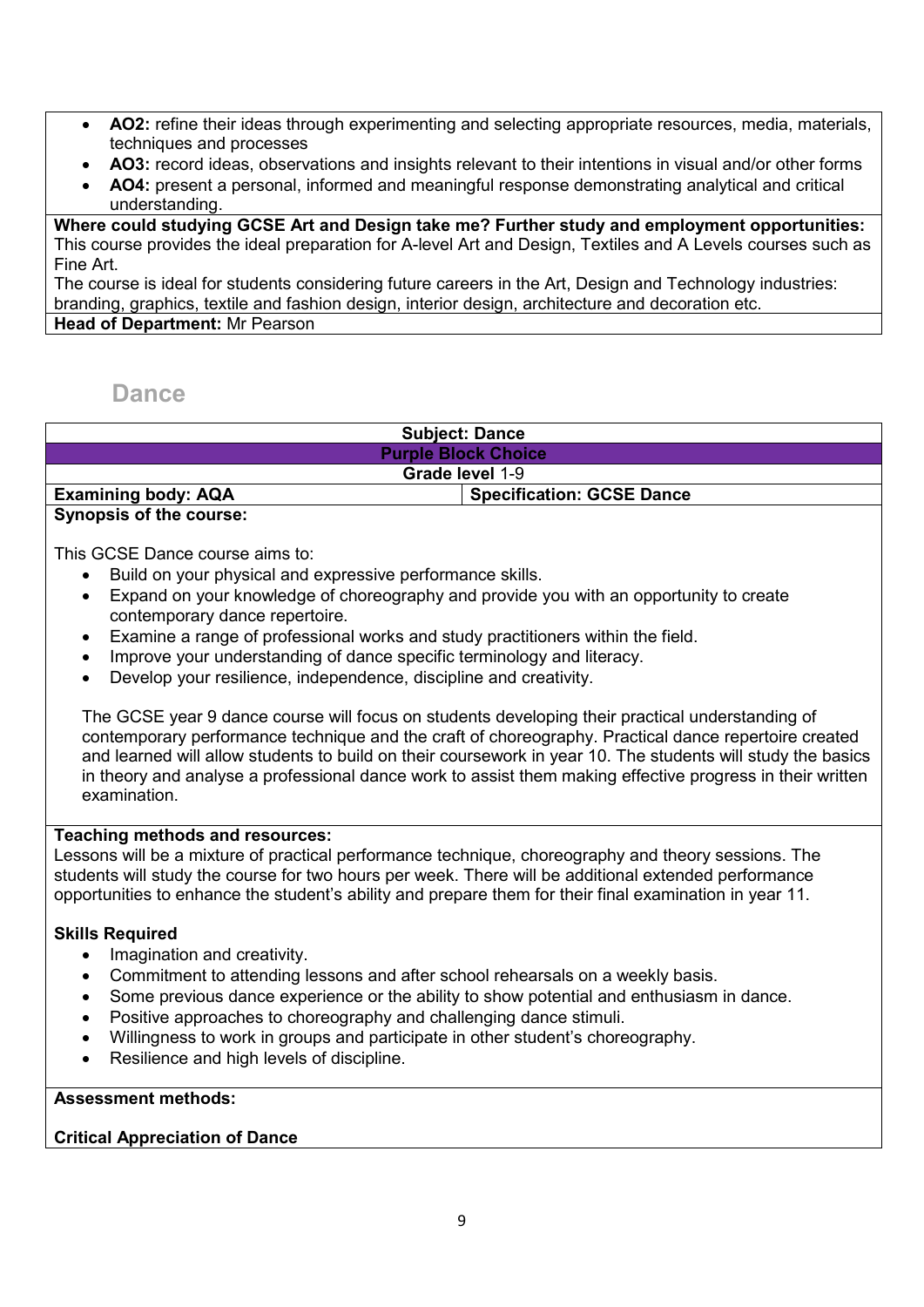You will be required to write a written exam paper based on two chosen professional works. This year the students will be studying three of the professional works from the GCSE dance course anthology. These include:

A Linha Curva by Itzik Galili Within Her Eyes by James Cousins Emancipation of Expressionism by Kendrick H20 Sandy

#### **Set Phrases and Contemporary Technique**

These contemporary dance sequences will demonstrate your understanding of the technical and expressive performance skills required to achieve GCSE Level. It is examined externally by the AQA. You will build on your physical skills each week through technical exercises.

#### **Performance in a Duo or Group**

You will perform this dance with others in the group, the choreography will be based on a chosen professional dance work or stimulus. The students will need to demonstrate a range of technical, physical and expressive skills. They must sustain a solid insight of their role in group performance.

#### **Choreography**

#### **Duet Composition**

In this unit you will be given the opportunity to explore three motifs from a professional work and develop this into a duet choreography.

#### **Group Choreography**

This choreographic dance task allows you to be innovative and creative. The students independently pick a stimulus or starting point for their composition, and are expected to create a dance for 2, or maximum 5, dancers.

#### **Where could studying GCSE dance take me? Further study and employment opportunities:**

You will learn invaluable skills that employment and higher education institutes will recognise and find extremely interesting – confidence, creativity and team work.

The course is ideal for students considering to develop their creativity, management, responsibility and leadership skills.

#### **Other opportunities:**

There are a wealth opportunities that come with studying GCSE dance! These include:

\*Showcase performances

\*Competition squads

\*Dance festivals performances

\*Workshop days with visiting companies and professional dancers

\*Theatre trips

**Head of Department:** Miss Randall

## **Design & Technology**

#### **Subject: Design & Technology**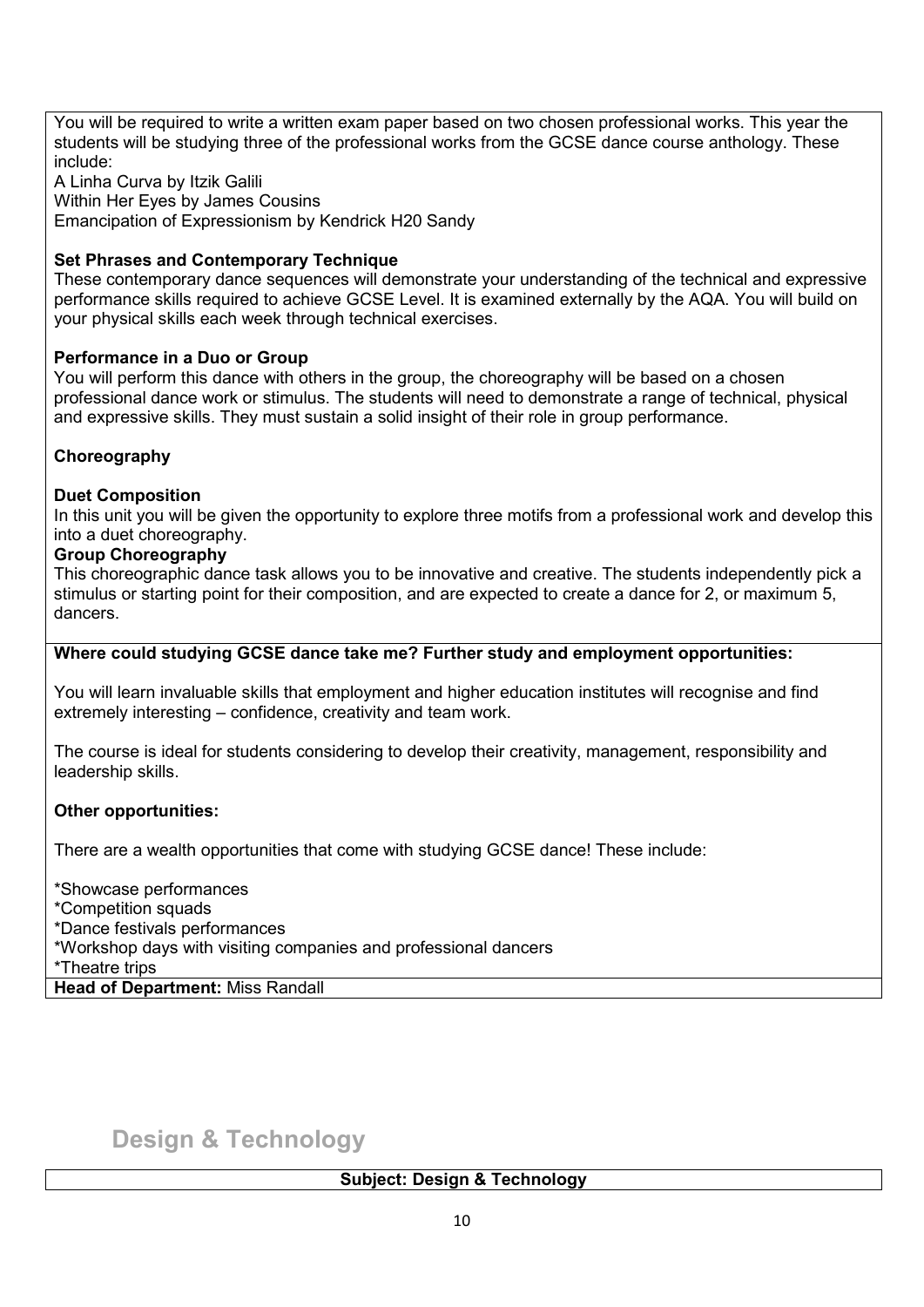#### **Purple Block Choice Grade level** 9-1

### **Examining body: OCR Specification: GCSE Design & Technology J310**

#### **Synopsis of the course:**

This GCSE course encourages students to

- Engage actively in the processes of design and technology in order to develop as effective and independent learners.
- Enable students to make decisions, consider sustainability and combine skills with knowledge and understanding in order to design and make quality products.
- Encourage students to combine their designing and modelling skills with knowledge and understanding, in order to produce outcomes capable of being rigorously tested.

This course encompasses research, designing and making. It also encourages students to explore existing products and designers to inform their own work. Work produced will demonstrate the use of formal elements and creative skills, and allow students to visually communicate feelings, ideas and observations.

#### **Teaching methods and resources:**

Students will take part in a mixture of practical/coursework lessons which will be two hours a week and another one hour theory lesson.

Students will be given the task of designing and making a product for a real client that they choose. This can be a family member, a friend or even a business on the local high street. Students will research into what design needs they have and work through the design process to a completed functioning product. Students will complete their design work through a variety of methods including sketching, modelling and CAD.

Students will then make their final design after consultation with their client. They will use a variety of production methods and materials to realise their final design.

Students will have a skills building project at the start of year 10 and will begin their personal design and make their project in this year.

#### **Assessment methods:**

*Students will be assessed on a written theory exam and a practical design and make project.* 

GCSE students will be assessed on

• Iterative design challenge (Coursework) 60% of marks

• Principles of Design and Technology (2hr written theory exam) 50% of marks

**Where could studying design and technology take me? Further study and employment opportunities:** 

This course provides preparation for A Levels courses such as Product Design.

The course is ideal for students considering future careers in product design, industrial design, graphic design, architecture, engineering etc.

**Head of Department:** Mr Pearson

## **Drama**

|                                | <b>Subject: Drama</b>            |  |
|--------------------------------|----------------------------------|--|
|                                | <b>Purple Block Choice</b>       |  |
|                                | Grade level 9-1                  |  |
| <b>Examining body: OCR</b>     | <b>Specification: GCSE Drama</b> |  |
| <b>Synopsis of the course:</b> |                                  |  |

OCR's GCSE (9–1) in Drama will encourage learners to:

• Apply knowledge and understanding of drama when making, performing and responding to drama.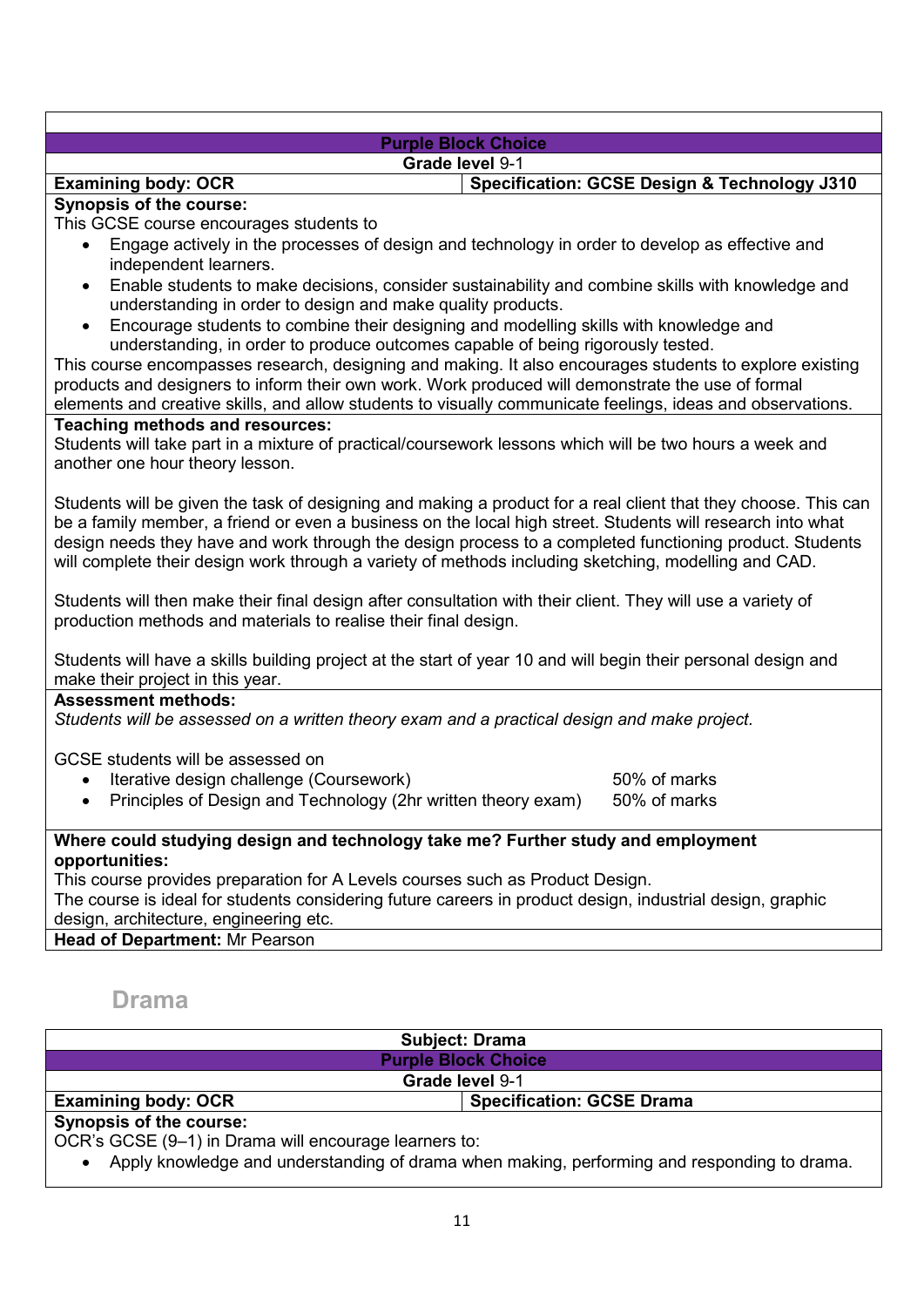- Explore performance texts, understanding their social, cultural and historical context including the theatrical conventions of the period in which they were created (a performance text is one that has been written specifically for theatrical performance)
- Develop a range of theatrical skills and apply them to create performances.
- Work collaboratively to generate, develop and communicate ideas.
- Develop as creative, effective, independent and reflective students able to make informed choices in process and performance.
- Contribute as an individual to a theatrical performance.
- Reflect on and evaluate their own work and that of others.
- Develop an awareness and understanding of the roles and processes undertaken in contemporary professional theatre practice.
- Adopt safe working practices.

The GCSE year 9 drama course focuses on developing a practical understanding of drama and refining the craft of the devising process. The students will study a range of famous playwrights and work on performance skills and the art of characterisation. The course will enable students to build on their understanding of how to write about drama and build their knowledge of complex terminology.

#### **Teaching methods and resources:**

The students will explore a mixture of practical performance and devising workshops and theoretical sessions. The students will study the course for two hours per week. There will be additional extended performance opportunities to enhance their ability and prepare them for their final external examinations in year 11.

Skills Required

- Ability to contribute and direct others in the devising process.
- Commitment to attending lessons and after school drama rehearsals on a weekly basis.
- Passion for drama performance and exploring new scripts and playwrights.
- Positive and resilient approaches to independent rehearsal.
- Willingness to work in groups and collaborate/lead in the devising process.
- Evaluative and analytical processes when writing about drama.
- Creativity when exploring a specific role or key theme.

#### **Assessment methods: Devising Drama**

#### *Tomorrow's World & The Exam*

You will take part in a series of workshops that will be centred on a range of drama genres, themes and topics. For example you will take part in lessons that explore the concept of 'Tomorrow's World'. You will be expected to use Drama strategies and techniques to explore this stimulus and work collaboratively in groups.

Documentary Evidence (written project)

Throughout the workshops you must keep a logbook of everything you do to ensure that you write an effective Drama portfolio. Your portfolio will show your understanding of how you have explored the work and an evaluation of the work you have done. You will be expected to use detailed and analytical writing techniques.

#### **Presenting and Performing Texts**

*Metamorphosis*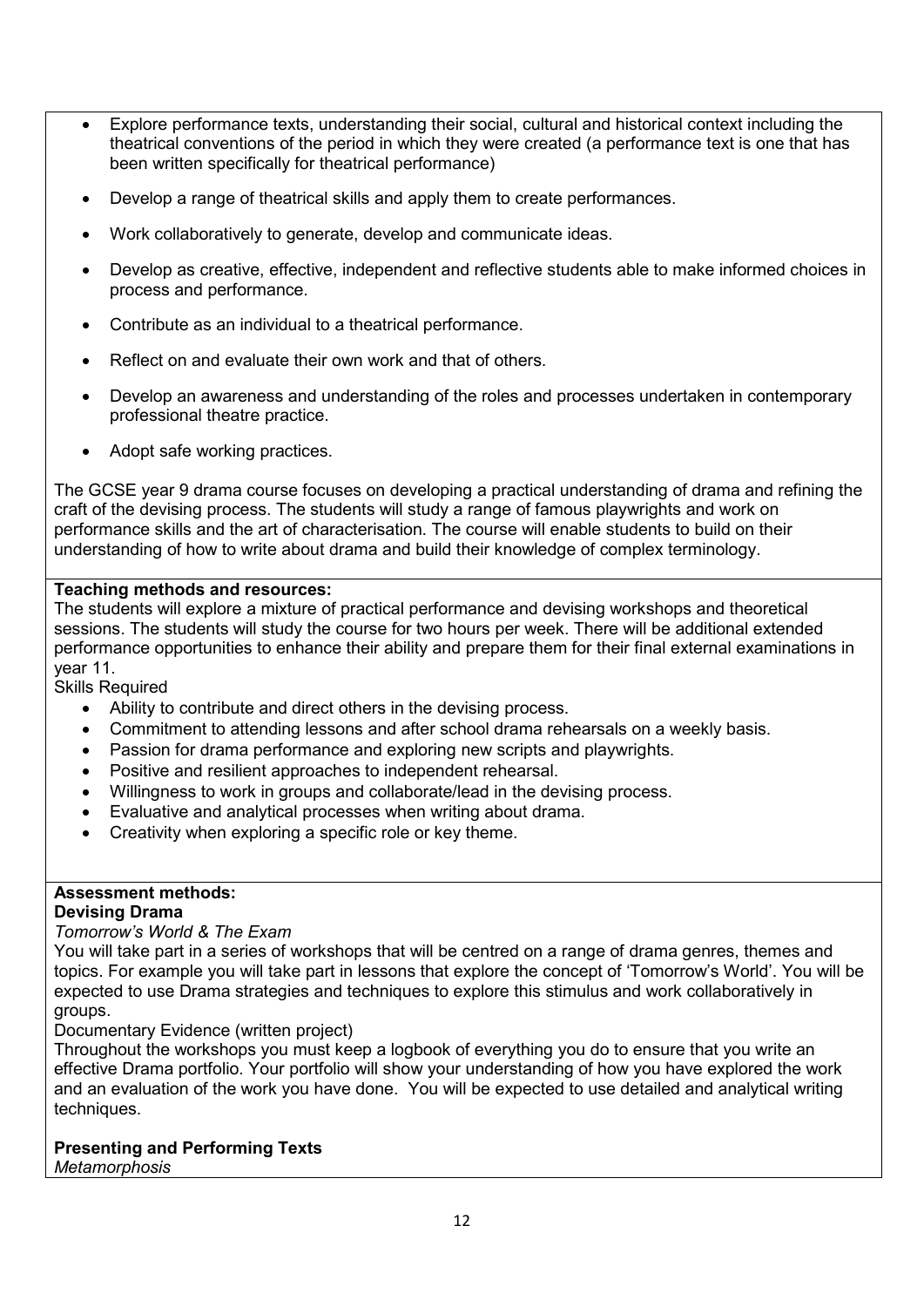You will be expected to explore Steven Berkoff's famous play, Metamorphosis. You will be put in groups, by your teacher and refine scripted scenes from the production. You will be assessed on your skills in acting and interpretation of the playwright's intention. In Year 9, there will be various opportunities to be assessed on your performance skills in order for you to progress effectively.

#### **Devise and Response**

#### *Devising Drama Workshops*

You will take part in a series of workshops exploring a range of diverse stimuli based on the OCR question paper. This will range from historical, visual and literacy based questions. You will show your ability to interpret your selected question through a devised response. This will build on your creativity skills and prepare you fully for the devised unit in year 10.

**Where could studying GCSE drama take me? Further study and employment opportunities:**  You will learn invaluable skills that employment and higher education institutes will recognise and find extremely interesting.

You will develop directing, creative, performance, evaluating, self-management and leadership skills. The course is ideal for students considering future careers within the creative and performing arts field. Help will be given to students preparing for auditions for full time courses at the end of key stage four.

#### **Head of Department:** Miss Randall

#### **Music**

| <b>Subject: Music</b>          |                            |  |
|--------------------------------|----------------------------|--|
| <b>Purple Block Choice</b>     |                            |  |
| <b>Grade level: 9-1</b>        |                            |  |
| <b>Examining body: Edexcel</b> | <b>Specification: 2016</b> |  |

#### **Music in Year 9**

In Year 9 Music students will have the opportunity to explore a number of different musical styles, and delve a little deeper into both the theoretical musical content and the historical context of music.

Key topics include: Baroque to Romantic (A History of Western Music) Film Music (Story telling and popular Leitmotifs) Music and Politics (Popular and Protest Music) as well as Musical Theatre and the opportunity to compose within any chosen style. With 2 hour lessons, students will have the opportunity to work in groups for longer, with greater freedom in performance and composition.

The aims and objectives of this qualification are to enable students to:

- Engage actively in the process of music study.
- Develop performing skills individually, and in groups, to communicate musically with fluency and control.
- Develop composing skills to organise musical ideas and make use of appropriate resources
- Broaden musical experience and interests, develop imagination and foster creativity
- Develop knowledge, understanding and skills needed to communicate effectively as musicians
- Develop awareness of a variety of instruments, styles and approaches to performing and composing
- Develop awareness of music technologies and their use in the creation and presentation of music
- Recognise contrasting genres and styles of music, and develop some awareness of musical chronology
- Develop as effective and independent learners with enquiring minds
- Reflect on and evaluate their own and others' music
- Engage with, and appreciate, the diverse heritage of music; in order to promote personal, social, intellectual and cultural development.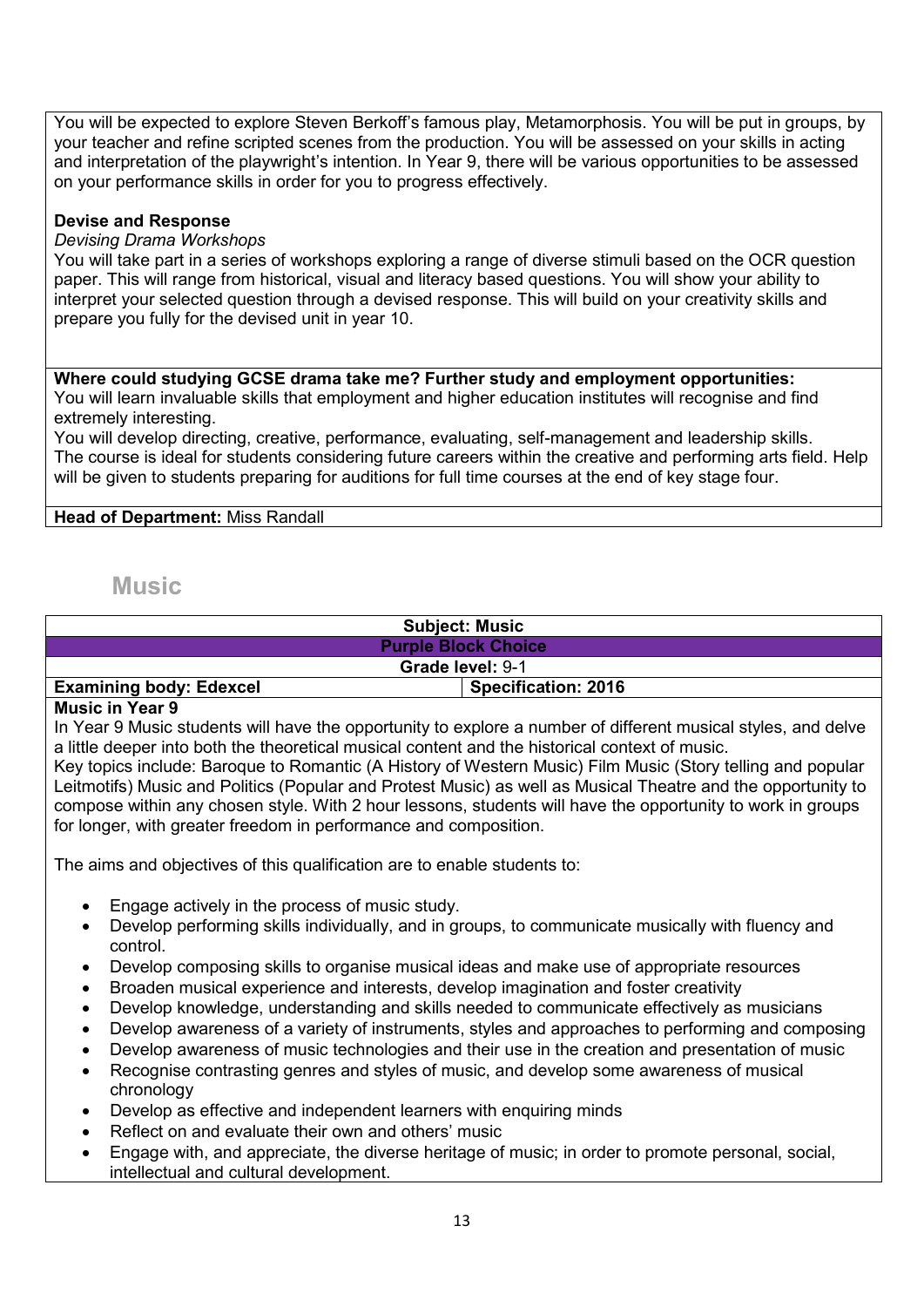#### **Teaching methods and resources:**

Lessons will be divided between individual and group Performance rehearsal, Composition and Music Writing, and preparing for the written test by exploring and analysing several pieces of music from the following four areas – Classical, Vocal Music, Music for Stage and Film, and Fusion.

- Solo performing
- Ensemble performing
- Approaches to performing
- Developing musical ideas
- Compositional techniques and strategies
- Ensuring technical control and coherence
- Methods of notating composition scores

#### **Assessment methods:**

#### **In line with the GCSE specification students will be assessed in Performance, Composition and Listening and Appraisal.**

Termly Assessment – Listening and Appraisal exams

½ Termly Assessments – in either Performance or Composition (solo or as part of an ensemble)

#### **Where could studying Music take me? Further study and employment opportunities:**

This course provides the ideal foundation year for GCSE Music (Edexcel) and is essential preparation for A Level courses such as Music and Music Technology. Studying instrumental music or singing to a high standard indicates a good work ethic, commitment to rehearsal and dedication to learning, especially useful to emphasise on university applications. Music is viewed as both a creative art and as an academic subject, given the necessity of historical and theoretical knowledge required to reach the top grades.

The course is ideal for students considering future careers in Professional Musicianship, Performance Art, Musical Theatre, Music Therapy, Advertising and Creative Media, Teaching, Music Technology and Sound Engineering, Radio Production, the Music and Music Festival Industry, Live Music Industry. For students with intentions of applications to university – having a music GCSE is seen as a positive accolade by Russell Group and Oxbridge colleges; who have significant extra-curricular musical programmes which are populated by students from across the university.

**Head of Department:** Ms Humphrey

## **VCERT Engineering**

|                                             | <b>Subject: VCERT in Engineering</b>                              |  |
|---------------------------------------------|-------------------------------------------------------------------|--|
|                                             | <b>Purple Block Choice</b>                                        |  |
| <b>Grade level: Pass-Merit-Distinction.</b> |                                                                   |  |
| <b>Examining body: NCFE</b>                 | <b>Specification:</b> NCFE level $\frac{1}{2}$ technical award in |  |
|                                             | Engineering (603/2963/4)                                          |  |
|                                             |                                                                   |  |

#### **Synopsis of the course:**

This is a vocational course which means that more of the assessment is via coursework than for a full GCSE. Whilst this is not actually a GCSE qualification it is classed as "equivalent to" a GCSE. Grades are awarded as Pass, Merit or Distinction rather than 9-1: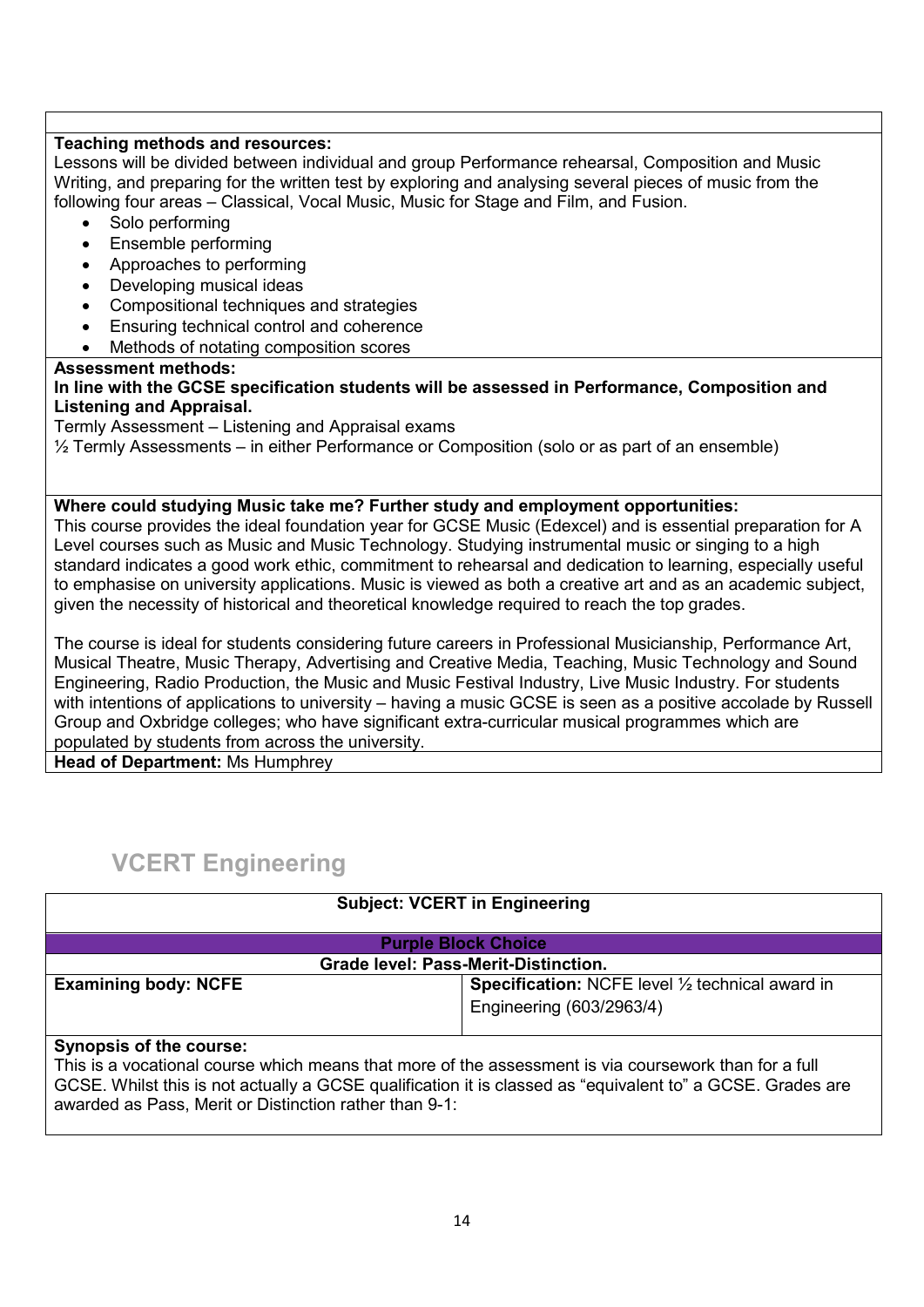| Pass is equivalent to a GCSE grade 4                                                                    |                 |                                                                                                                |  |
|---------------------------------------------------------------------------------------------------------|-----------------|----------------------------------------------------------------------------------------------------------------|--|
| Merit is equivalent to a GCSE grade 5.5                                                                 |                 |                                                                                                                |  |
| Distinction is equivalent to a GCSE grade 7                                                             |                 |                                                                                                                |  |
|                                                                                                         |                 |                                                                                                                |  |
|                                                                                                         |                 | This qualification is designed for students who want an introduction to Engineering that includes a vocational |  |
|                                                                                                         |                 | and hands-on element. It has been developed to prepare students for the next step into further study or        |  |
|                                                                                                         |                 |                                                                                                                |  |
| apprenticeships in engineering.                                                                         |                 |                                                                                                                |  |
|                                                                                                         |                 |                                                                                                                |  |
|                                                                                                         |                 | Students will complete a core unit comprised on theory of engineering sectors, modern developments in          |  |
|                                                                                                         |                 | engineering and health and safety in engineering. Students will also complete two units on working with        |  |
|                                                                                                         |                 |                                                                                                                |  |
| engineering tools and engineering materials. This will be a practical based project with a portfolio of |                 |                                                                                                                |  |
|                                                                                                         |                 | evidence to meet these two units. There is also an externally assessed unit which focusses on engineering      |  |
| drawings. Students will sit this this exam and this will be marked externally by the awarding body.     |                 |                                                                                                                |  |
|                                                                                                         |                 |                                                                                                                |  |
| <b>Teaching methods and resources:</b>                                                                  |                 |                                                                                                                |  |
| Students will take part in practical/coursework lessons which will be two hours a week                  |                 |                                                                                                                |  |
|                                                                                                         |                 |                                                                                                                |  |
|                                                                                                         |                 |                                                                                                                |  |
|                                                                                                         |                 | Students will complete a range of practical projects in order to develop their skills in engineering drawings, |  |
|                                                                                                         |                 | use of equipment as well as developing knowledge of H&S and material properties. Students will explore a       |  |
| range of materials and techniques to create outcomes using a range of machinery and equipment.          |                 |                                                                                                                |  |
|                                                                                                         |                 |                                                                                                                |  |
|                                                                                                         |                 |                                                                                                                |  |
| <b>Assessment methods:</b>                                                                              |                 |                                                                                                                |  |
|                                                                                                         |                 |                                                                                                                |  |
| This qualification consists of:                                                                         | Mandatory/      | <b>Assessment</b>                                                                                              |  |
| <b>Unit number</b>                                                                                      | <b>Optional</b> |                                                                                                                |  |
| and title                                                                                               |                 |                                                                                                                |  |
| Unit 01 Understanding the engineering                                                                   | Mandatory       | Externally assessed exam                                                                                       |  |
| world                                                                                                   |                 |                                                                                                                |  |
|                                                                                                         |                 |                                                                                                                |  |
| Unit 02 Skills and techniques ion                                                                       | Mandatory       | Internally assessed portfolio with external                                                                    |  |
| Engineering                                                                                             |                 | moderation                                                                                                     |  |
|                                                                                                         |                 |                                                                                                                |  |
| Where could studying Engineering take me? Further study and employment opportunities:                   |                 |                                                                                                                |  |
| This course provides preparation for level 3 in engineering through college, apprenticeships or work    |                 |                                                                                                                |  |
| placements.                                                                                             |                 |                                                                                                                |  |
|                                                                                                         |                 |                                                                                                                |  |

**Head of Department: Mr Pearson**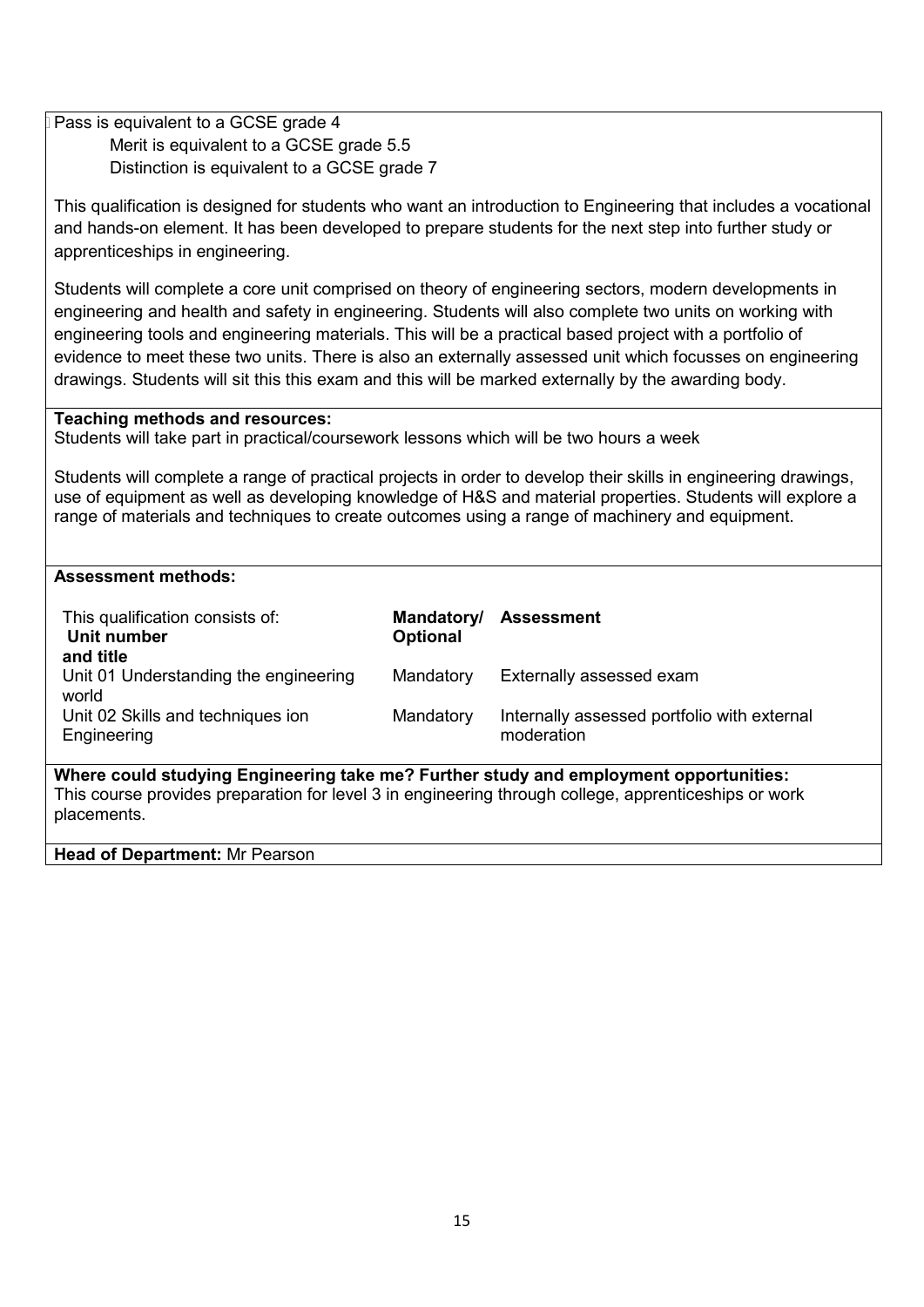## Green Block Choices

**Additional Science**

|                                                                                                                                                                                                                                                                                                                                                                                                                                                                                                          | Subject: Additional Science (Year 9)                                                                                                                                                          |  |
|----------------------------------------------------------------------------------------------------------------------------------------------------------------------------------------------------------------------------------------------------------------------------------------------------------------------------------------------------------------------------------------------------------------------------------------------------------------------------------------------------------|-----------------------------------------------------------------------------------------------------------------------------------------------------------------------------------------------|--|
| <b>Green Block Choice</b>                                                                                                                                                                                                                                                                                                                                                                                                                                                                                |                                                                                                                                                                                               |  |
|                                                                                                                                                                                                                                                                                                                                                                                                                                                                                                          | Grade level: 9-1                                                                                                                                                                              |  |
| <b>Examining body: AQA</b>                                                                                                                                                                                                                                                                                                                                                                                                                                                                               | <b>Specification:</b><br>This course supports entry to both the<br>Combined and Separate Science pathway offered at<br>GCSE.<br>This is NOT a requirement for Triple Science in<br><b>Y10</b> |  |
| <b>Synopsis of the course:</b>                                                                                                                                                                                                                                                                                                                                                                                                                                                                           |                                                                                                                                                                                               |  |
| The course aims to teach a range of scientific skills in the context of investigative scientific work. The focus<br>is on the development of transferable scientific skills using a range of contexts drawn from all scientific<br>disciplines. It also aims to push students to look beyond the text book and consider the innovations in<br>STEM which often occur in the boundaries between traditional subjects.<br>and enjoyment of science.                                                        | Whilst our aim is to stretch students, the course is very much suitable for all students who have a passion for                                                                               |  |
| Teaching methods and resources:<br>The course will be 70 % topic based (for example; Introduction to DNA, Nanoparticles, evidence for atoms,<br>discovering the Universe and the Big Bang) And 30% project based which will enable students to gain a<br>recognised CREST accreditation.<br>We also aim to reinforce the skills developed in the student's core science GCSE lessons. Significant<br>amounts of written work will be required including experimental write ups, research-based essays on |                                                                                                                                                                                               |  |
| scientific topics and more traditional exam style questions.<br><b>Assessment:</b>                                                                                                                                                                                                                                                                                                                                                                                                                       |                                                                                                                                                                                               |  |
| Topic based assessment (70%): All GCSE science assessments are now 100% exam based. Questions<br>based around practical skills and the application of scientific knowledge form a significant proportion of the<br>test the skills being developed drawn from past GCSE papers.                                                                                                                                                                                                                          | marks in these exams. Student's progress in Additional Science will be measured based on questions which                                                                                      |  |
| CREST Investigation (30%): This research project with be assessed by the teacher based on set criteria for<br>research, the project write up and outcome.                                                                                                                                                                                                                                                                                                                                                |                                                                                                                                                                                               |  |
| Where could studying Additional Science take me? Further study and employment opportunities:                                                                                                                                                                                                                                                                                                                                                                                                             |                                                                                                                                                                                               |  |
| Science is compulsory for all students to GCSE. The aim of Additional Science is to develop student's skills<br>pathway. We also want to take the opportunity to stretch students and cover topics that are simply<br>interesting and highlight the amazing range of scientific discovery beyond the confines of the GCSE<br>syllabus.                                                                                                                                                                   | and depth of understanding to prepare for their GCSE studies in either the Core or Separate (Triple) Science                                                                                  |  |
| It is important to note that this course is not a requirement for studying separate (triple) sciences at GCSE.                                                                                                                                                                                                                                                                                                                                                                                           |                                                                                                                                                                                               |  |
|                                                                                                                                                                                                                                                                                                                                                                                                                                                                                                          |                                                                                                                                                                                               |  |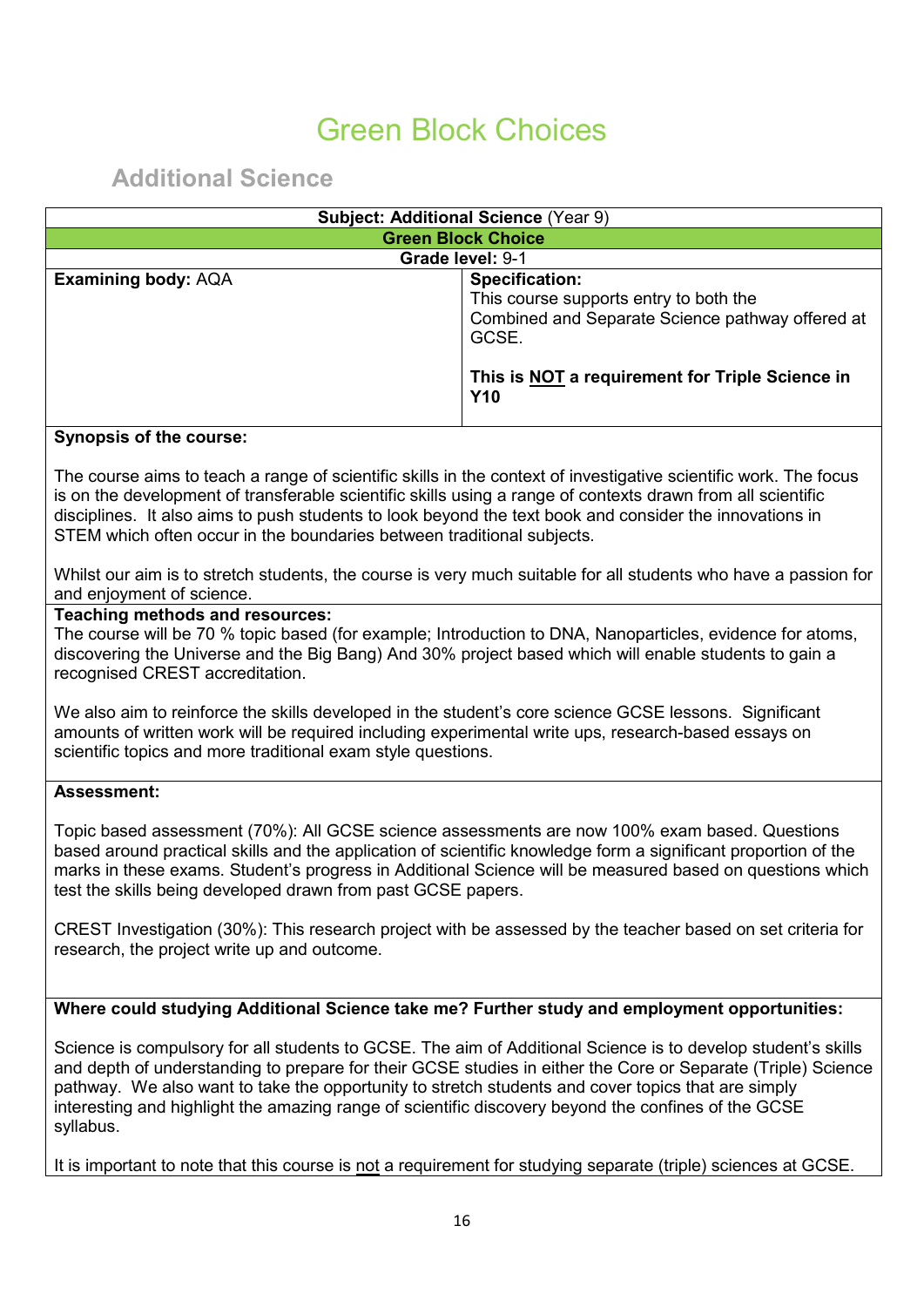#### **Heads of Department:** Ms Bowles

## **Computer Science**

| <b>Subject: Computer Science (Year 9)</b>                                                                                                                                                                                                                                                                                                                                                                                                              |                                      |
|--------------------------------------------------------------------------------------------------------------------------------------------------------------------------------------------------------------------------------------------------------------------------------------------------------------------------------------------------------------------------------------------------------------------------------------------------------|--------------------------------------|
| <b>Green Block Choice</b>                                                                                                                                                                                                                                                                                                                                                                                                                              |                                      |
| Grade level: 9-1                                                                                                                                                                                                                                                                                                                                                                                                                                       |                                      |
| <b>Examining body: OCR</b>                                                                                                                                                                                                                                                                                                                                                                                                                             | Specification: Computer Science J277 |
| <b>Synopsis of the course:</b><br>Every time you use a computer (laptop, tablet, mobile phone) you are using programs that have been<br>created by programmers – the software engineers who shape the connected world in which we increasingly<br>live, work and play.                                                                                                                                                                                 |                                      |
| Studying computer science in Year 9 will open up an incredible range of opportunities as you learn to<br>become a creator of the digital world rather than just a consumer. Find out how a computer thinks and how it<br>remembers, and start to take control by learning how to program.<br>This GCSE course aims to:                                                                                                                                 |                                      |
| introduce students to the exciting world of computer science<br>start on a journey that allows students to become masters of the digital world<br>$\bullet$<br>develop critical thinking, analysis and problem-solving skills<br>learn the basics of programming<br>prepare students for GCSE computer science                                                                                                                                         |                                      |
| <b>Teaching methods and resources:</b><br>For this year 9 course, learning to code will be a core part of the year because this is at the heart of<br>computer science. Students will need to be prepared to rise to the challenge of breaking apart problems into<br>small steps so that they can be turned into programming code.                                                                                                                    |                                      |
| We will be using Python which can be installed for free at home.                                                                                                                                                                                                                                                                                                                                                                                       |                                      |
| In addition, students will learn about binary numbers and logic gates, and how a computer works on the<br>inside. This understanding will then lead on to how computers store information in various forms.                                                                                                                                                                                                                                            |                                      |
| There is a significant mathematical element to the subject and so students considering it should be confident<br>mathematicians.                                                                                                                                                                                                                                                                                                                       |                                      |
| Students will be assessed by the following methods at GCSE, and so year 9 will follow a similar                                                                                                                                                                                                                                                                                                                                                        |                                      |
| structure:<br>The full GCSE includes two written exam papers worth 50% each and a programming project which must be<br>completed within a set time (but does not count towards the GCSE).<br>To prepare students for this in year 9 there will be tests to check understanding and an end of year exam, as<br>well as short programming projects which will contain varying degrees of challenge depending on the level<br>each student is working at. |                                      |
| Where could studying computer science take me? Further study and employment opportunities:<br>The year 9 course will be an excellent preparation for the full GCSE in Computer Science. This can then<br>lead on to A level Computer Science.                                                                                                                                                                                                          |                                      |
| The digital industry is a fast growing success story in this country and particularly in London, and there is an<br>incredible range of careers, college and university courses that are looking for talented and enthusiastic<br>students. Even those interested in engineering, biology, physics and chemistry will benefit from a computer<br>science grounding and computing skills are in high demand in many industry sectors.                   |                                      |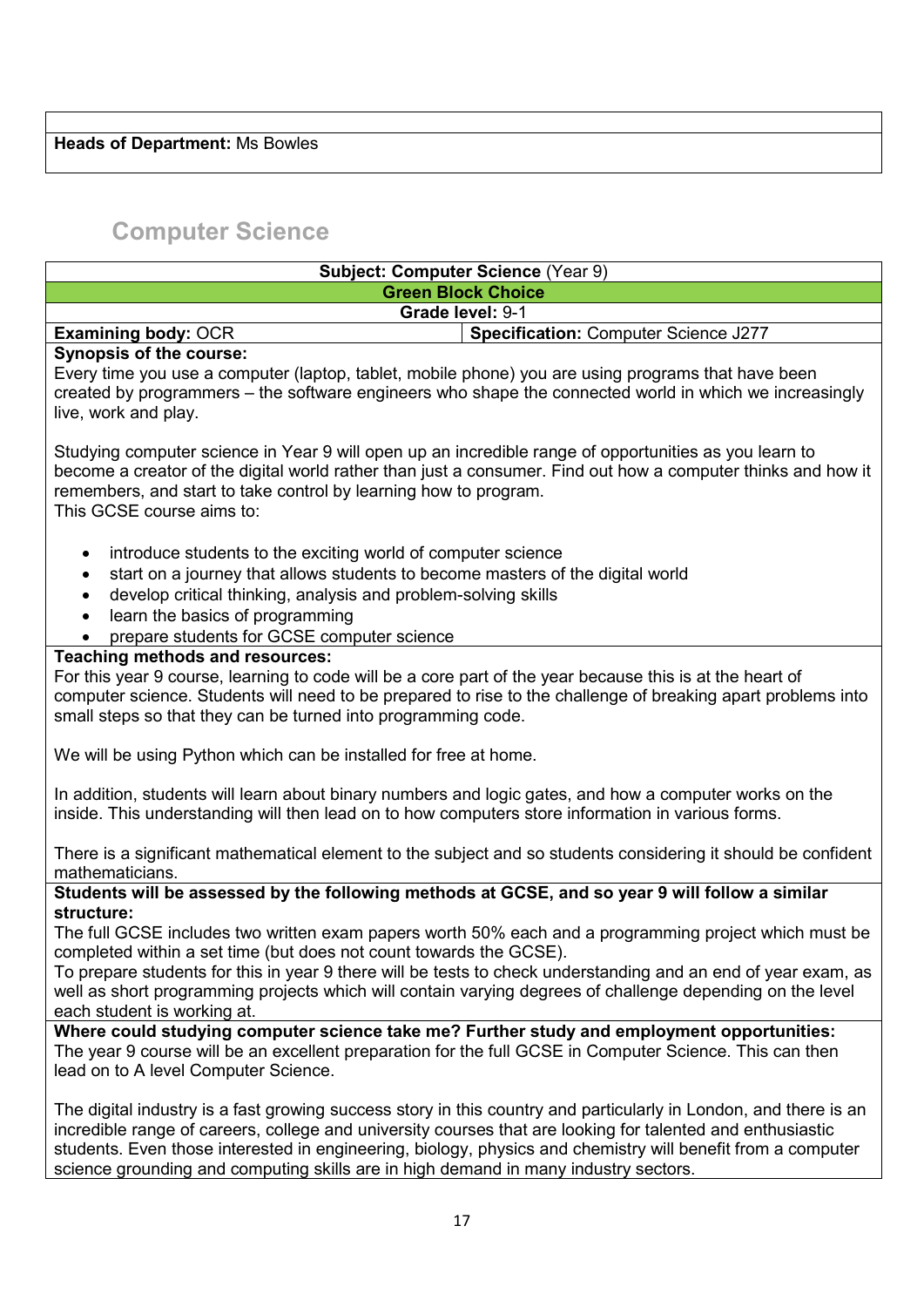## **Food Technology**

| <b>Subject: Hospitality &amp; Catering</b>                                                                                                                                                                                                                                                                                                 |
|--------------------------------------------------------------------------------------------------------------------------------------------------------------------------------------------------------------------------------------------------------------------------------------------------------------------------------------------|
| "A recipe has no soul. You as the cook must bring the soul to the recipe." Thomas Keller                                                                                                                                                                                                                                                   |
| <b>Purple Block Choice</b>                                                                                                                                                                                                                                                                                                                 |
| <b>Grade level: Pass-Merit- Distinction</b>                                                                                                                                                                                                                                                                                                |
| <b>Examining body: WJEC</b><br>Specification: 5569QA                                                                                                                                                                                                                                                                                       |
| <b>Synopsis of the course:</b><br>WJECT level 1/2 vocational award in hospitality and catering encourages students to develop their skills<br>using a range of ingredients and tools/equipment as well as developing their knowledge of hospitality &<br>catering industry and health & safety whilst cooking. Students will:              |
| Select and use tools/equipment and processes to produce quality products.<br>٠<br>Understand the functional properties of food.<br>$\bullet$<br>The effects of combining different ingredients and the interaction of foods during preparation and<br>$\bullet$<br>cooking.<br>Understand the nutritional properties of food.<br>$\bullet$ |
| Demonstrate competence in a range of practical food skills/methods/processes to produce quality<br>$\bullet$<br>outcomes.<br>Understanding the hospitality & catering industry<br>$\bullet$                                                                                                                                                |
| In year 9 students will complete arrange of practical tasks in order to develop their skills with equipment<br>such as knives, cookers and various cooking utensils.                                                                                                                                                                       |
| <b>Teaching methods and resources:</b><br>In year 9 students will complete arrange of practical tasks in order to develop their skills with equipment<br>such as knives, cookers and various cooking utensils. Students will take part in practical/coursework lessons<br>which will be two hours a week.                                  |
| Students will work through the design process by researching dishes, developing ingredients lists and<br>altering these through research and then complete a practical task followed by evaluation of their outcome.                                                                                                                       |
| Students will work through a wide range of tasks and contexts to develop their skills with a variety of dishes<br>and ingredients in preparation for their final dish.                                                                                                                                                                     |
| <b>Assessment methods:</b><br>Unit 1: The hospitality and catering industry (90 marks)<br>Onscreen assessment<br>Written exam<br>Unit 2: Hospitality and catering in action (Pass-Merit-Distinction)<br>Coursework<br>Practical exam                                                                                                       |
| The assessment of the coursework is split into the following areas:<br>LO1: Understand the environment in which hospitality and catering providers operate<br>LO2: Understand how hospitality and catering provisions operate                                                                                                              |

- **LO3:** Understand how hospitality and catering provision meets health and safety requirements
- **LO4**: Know how food can cause ill health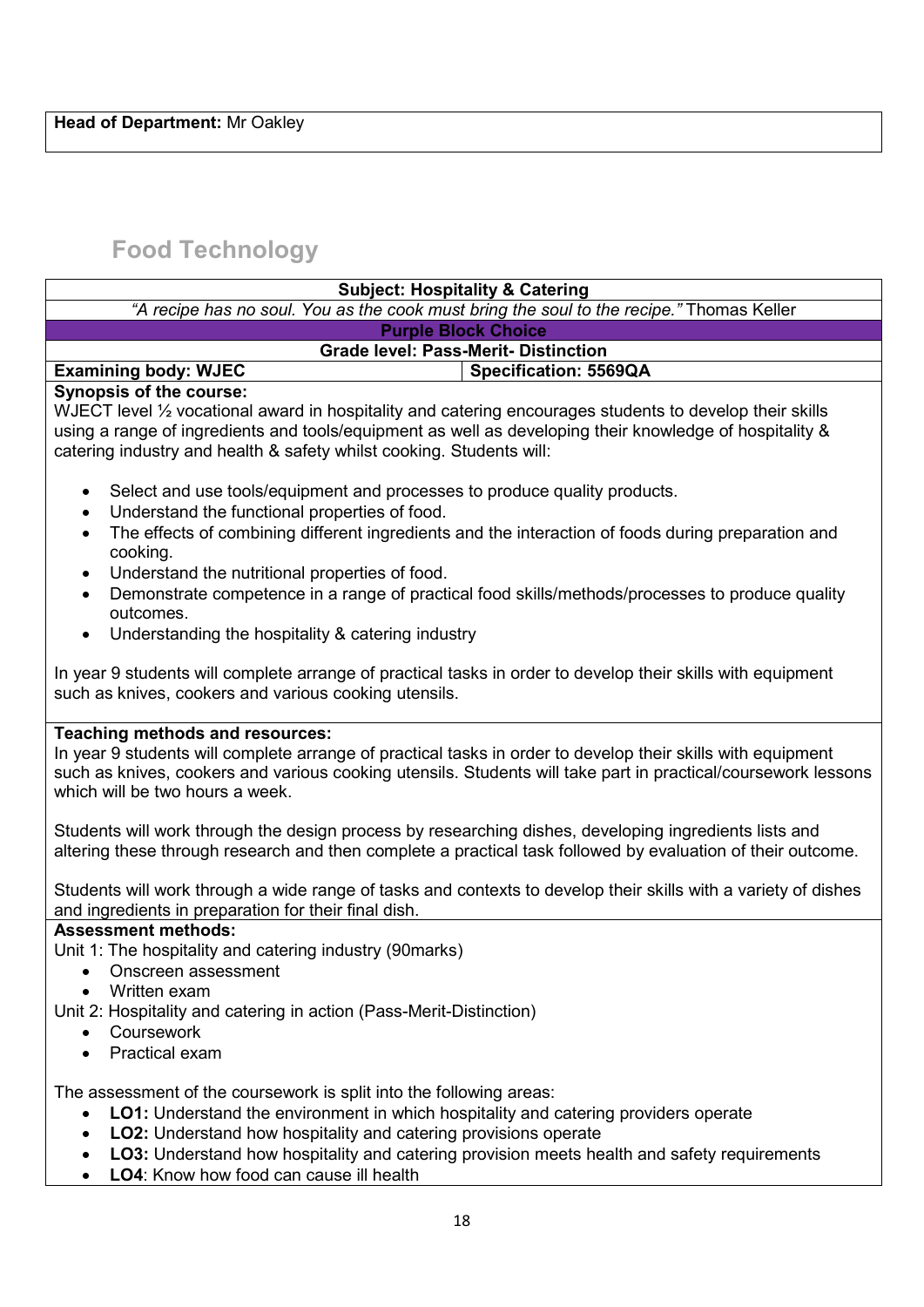• **LO5:** Be able to propose a hospitality and catering provision to meet specific requirements **Where could studying Hospitality & Catering take me? Further study and employment opportunities:**  Tourism management, Chef, Caterer, Food technologist, Dietician. **Head of Department:** Mr Pearson

## **Photography**

| <b>Subject: Photography</b>                                                                                                                                                                                                    |                            |  |
|--------------------------------------------------------------------------------------------------------------------------------------------------------------------------------------------------------------------------------|----------------------------|--|
| "You don't take a photograph, you make it." Ansell Adams                                                                                                                                                                       |                            |  |
| <b>Purple Block Choice</b>                                                                                                                                                                                                     |                            |  |
| Grade level 9-1                                                                                                                                                                                                                |                            |  |
| <b>Examining body: edexcel</b>                                                                                                                                                                                                 | <b>Specification: 1PYO</b> |  |
| Synopsis of the course: This GCSE foundation year aims to introduce students to a variety of experiences<br>exploring a range of photographic media, techniques and processes, using both traditional and new<br>technologies. |                            |  |

Students will explore traditional and contemporary images, artefacts and resources. This is an integral part of investigating photography and the process of creating a final piece. Students' responses to a range of artists will be shown through practical and critical activities which demonstrate the candidates' understanding of different styles, genres and traditions.

GCSE Photography provides students with a wide range of creative, exciting and stimulating opportunities to explore their interests in ways that are both personally relevant and developmental in nature. This two unit specification enables students to develop their ability to actively engage in the processes of Art and Design – to build creative skills through learning and doing, to develop imaginative and intuitive ways of working and develop knowledge and understanding of media, materials and technologies in historical and contemporary contexts, societies and cultures.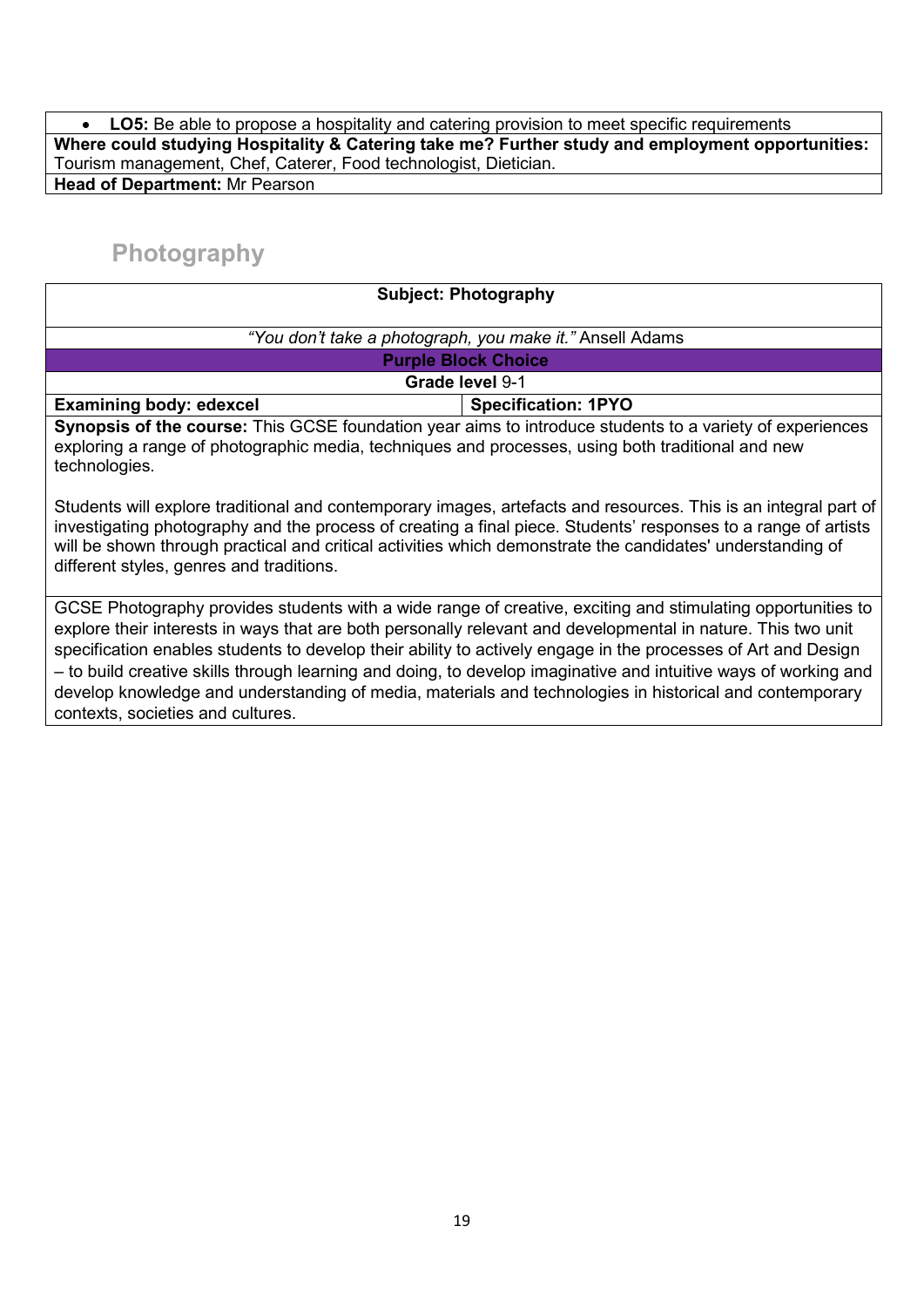#### **Teaching methods and resources:**

Students are required to work in one or more area(s) of photography:

- D Portraiture
	- Landscape photography (working from the urban, rural and/or coastal environment)
		- Still-life photography, working from objects or from the natural world
	- Documentary photography, photo journalism
	- Experimental imagery
	- Photographic installation, video, television and film

Students will use sketchbooks to underpin their work. There is no specific requirement for pupils to demonstrate drawing skills in this course unless they wish to. Students may use traditional methods and/or digital techniques to produce images. Students will be required to demonstrate and develop these skills:

- The ability to explore elements of visual language, line, form, colour, pattern and texture in the context of photography
- The ability to respond to an issue, theme, concept or idea or work to a brief
- Appreciation of viewpoint, composition, depth of field and movement
- The appropriate use of the camera, film, lenses, filters and lighting
- Understanding techniques related to the developing and printing of photographic images, presentation and layout

Students must show knowledge and understanding of:

- How ideas, feelings and meanings can be conveyed and interpreted in images and artefacts
- Historical and contemporary developments and different styles and genres
- How images and artefacts relate to social, environmental, cultural and/or ethical contexts and the change in styles, genres and traditions
- Specialist vocabulary and terminology.

#### **Assessment methods:**

Students will acquire a detailed knowledge and understanding of the four assessment objectives: develop, refine, record and present. The course is made up of two units:

- Unit 1 Personal Portfolio of Work weighted at 60% of the total GCSE.
- Unit 2 Externally Set Assignment: This is an exam and will involve a theme issued by the exam board with a variety of starting points to choose from. Pupils have until the day of the exam to complete preparatory studies to create a final piece in 10 hours (2 school days) of exam time. This is weighted at 40% of the total GCSE.

**Where could studying Photography take me? Further study and employment opportunities:** This course provides the ideal foundation for further progression to Art and Design (photography) related courses such as A-level Art and Design and enhanced vocational and career pathways.

The course is ideal for students considering future careers in the creative arts, media and design; for example: advertising, fashion, documentary, film and animation.

**Head of Department:** Mr Pearson

**Physical Education**

**Subject: Physical Education Green block choice**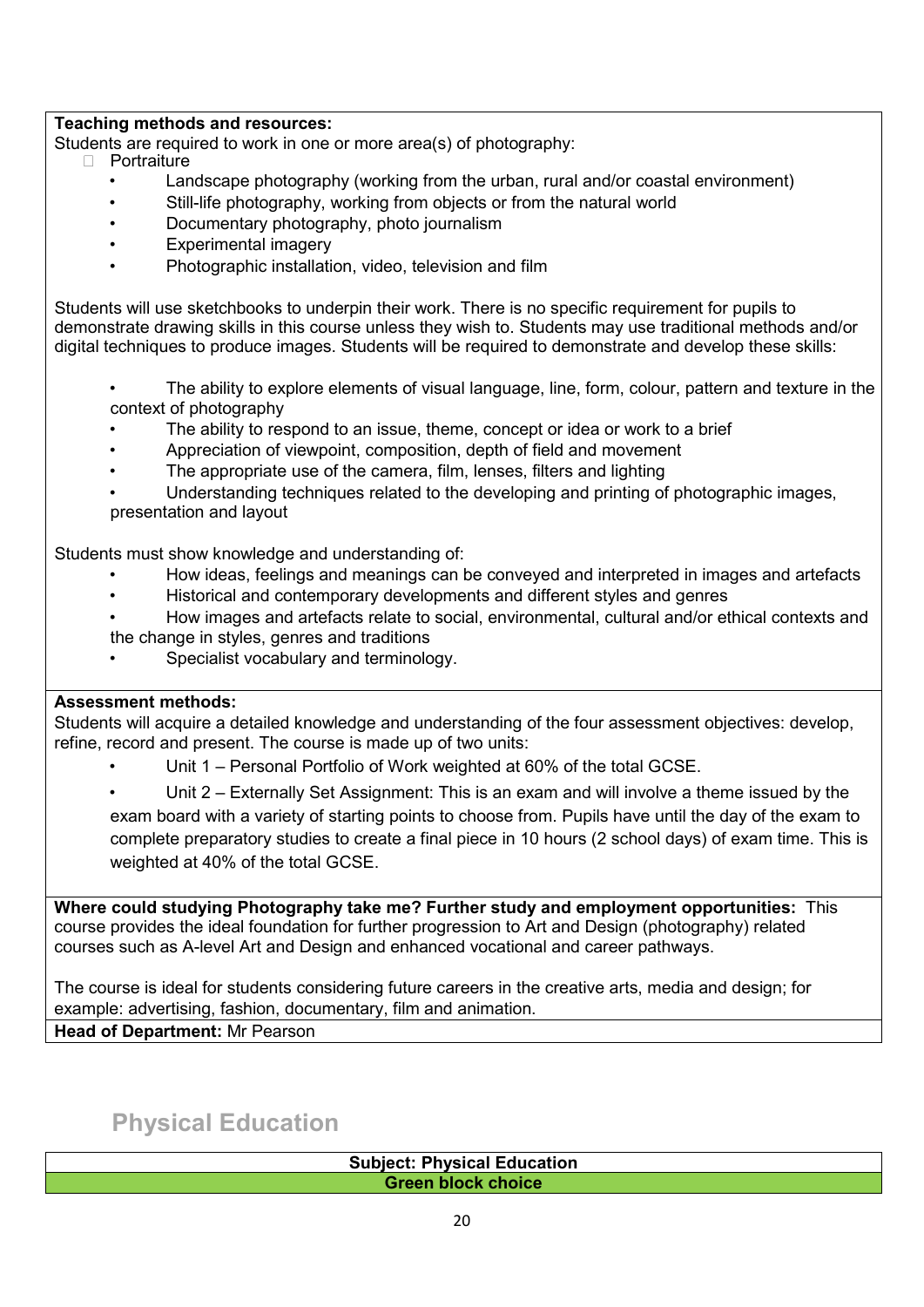| Grade level 9-1                                          |  |
|----------------------------------------------------------|--|
| <b>Specification: 8582</b><br><b>Examining body: AQA</b> |  |

#### **Synopsis of course:**

This GCSE foundation course aims to open your eyes to the amazing world of sports performance. Not only will you have the chance to perform in three different sports through the non-exam assessment component, you will also develop wide ranging knowledge into the how and why of physical activity and sport.

The combination of the physical performance and academic challenge provides an exciting opportunity for students. You can perform, and then, through the academic study, learn how to improve your performance through the application of the theory.

Physical Education is learned through a range of different contexts, looking at the impact it has on both our and other people's everyday lives. You will learn the reasons why we do things, why some people outperform others, mentally and physically. You will also delve into the ethical considerations behind the use of drugs whilst gaining an understanding of the consequences of inactivity and poor diet.

#### **Teaching methods and resources:**

The course will be a mixture of practical and theoretical teaching. At least one hour a week will be practically based and when possible, other theory elements will be delivered in a practical setting. In the lessons the students will need to work independently and in groups. Research skills will be very important to ensure students are up to date with the wider issues in sport.

Students will be required to use and develop these skills:

- research and analysis of current issues in sport
- be able to use a range of team and individual skills in practical settings
- understand how to give effective feedback to performers and analyse their own performance
- an ability to use a range of tactics and techniques to improve performance

| <b>Assessment methods:</b>                                                                                                                                                              |                                                                                                                          |                            |
|-----------------------------------------------------------------------------------------------------------------------------------------------------------------------------------------|--------------------------------------------------------------------------------------------------------------------------|----------------------------|
| <b>Content Overview</b>                                                                                                                                                                 | <b>Assessment Overview</b>                                                                                               | <b>Assessment Overview</b> |
| Applied anatomy and<br>physiology.<br>Physical training<br>Use of data<br>Movement analysis                                                                                             | The human body and movement<br>in physical activity in sport. (01)<br>78 marks<br>1hr 15mins written paper               | 30% of total GCSE          |
| Socio-cultural influences<br>Sports psychology<br>Health, fitness and<br>wellbeing<br>Use of data<br>Socio-cultural influences                                                          | Socio-cultural influences and<br>well-being in physical activity and<br>sport $(02)$<br>78 marks<br>1 hour written paper | 30% of total GCSE          |
| <b>Practical activity</b><br>$\bullet$<br>assessment (3 activities<br>mixed of team and<br>individual sports)<br>Analysing and evaluating<br>performance to bring<br>about improvement. | Practical performance in physical<br>activity and sport (03)<br>100 marks<br>Non-exam assessment                         | 40% of total GCSE          |

**Where could studying PE take me? Further study and employment opportunities:** 

This course provides the ideal foundation year for GCSE PE and is a good preparation for A Level courses such as A-level PE. This is an interesting and challenging learning experience. In it we introduce key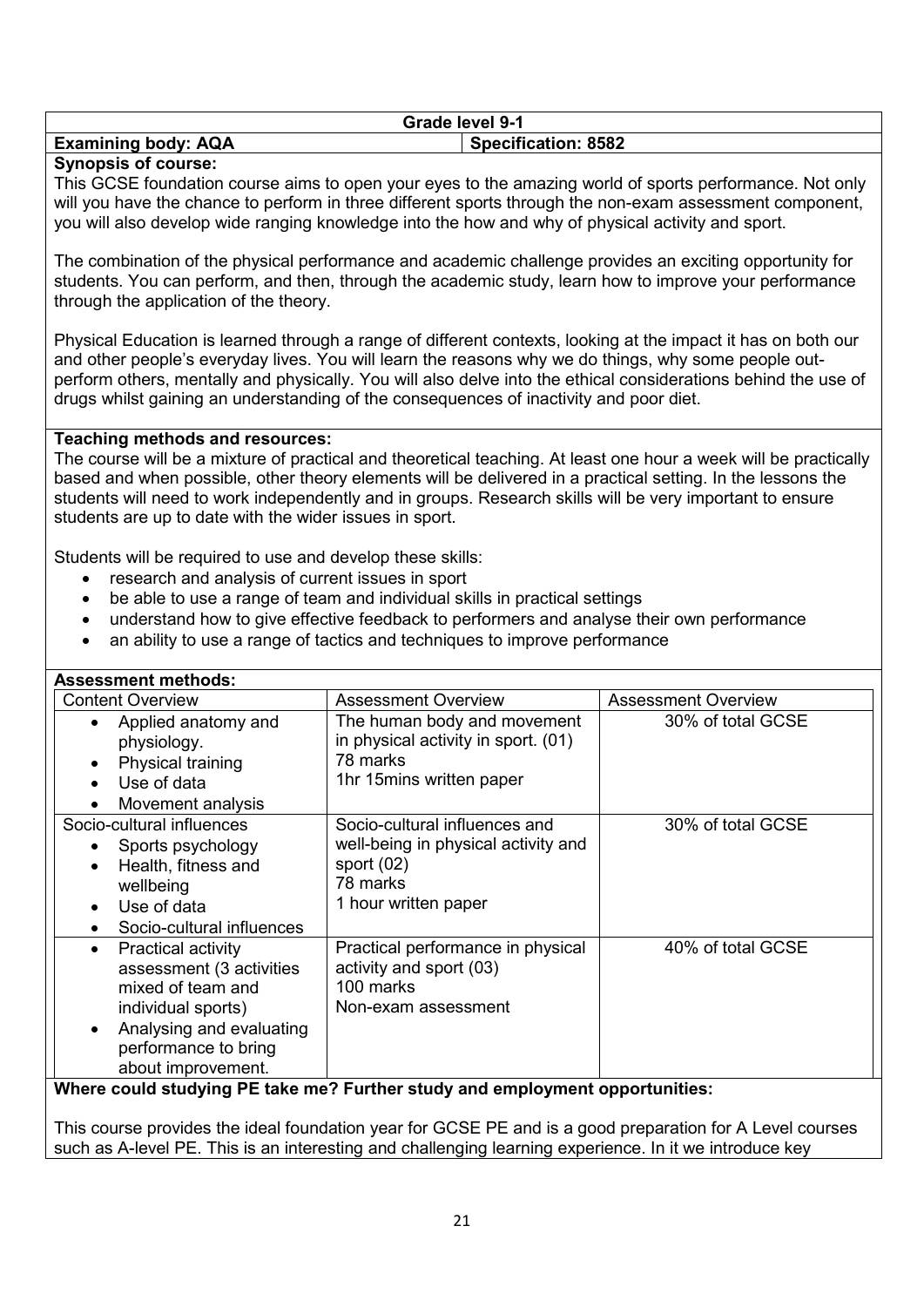sporting ideas and show how these interact with practical performance, you will gain insights into the relationships they have with each other throughout the course.

There is an opportunity for the development of transferable skills including: decision making, psychological understanding of people, independent thinking, problem solving and analytical skills as well as thinking, acting and reacting under pressure.

The course is ideal for students considering future careers in teaching and coaching, sports science, media, marketing, sports management, health and exercise, sports psychology, diet and nutrition, physiotherapy **Head of Department:** Miss Alcock

## **Psychology**

| <b>Subject: Psychology</b>                               |  |  |
|----------------------------------------------------------|--|--|
| <b>Green Block Choice</b>                                |  |  |
| <b>Grade level 9-1</b>                                   |  |  |
| <b>Examining body: OCR</b><br><b>Specification: J203</b> |  |  |
|                                                          |  |  |

#### **Synopsis of course:**

The foundation year for OCR's GCSE (9–1) specification in Psychology is designed to inspire and engage learners by providing a broad, coherent, satisfying and worthwhile course of study which develops an understanding of the ideas and values that characterise 'self' and others. Learners will be equipped with a psychological literacy that enables them to apply their knowledge and skills in their everyday lives, including making informed decisions about further study and career choices.

The whole purpose of the year 9 course is to act as a preparation for the demands of the GCSE course. As such, we will be studying a range of topics that tangentially link to those we will do in year 10 & 11, but not to the extent that we will repeat content. The emphasis is on developing the psychological skills and ways of thinking that will enable them to flourish in their GCSE.

#### **Teaching methods and resources:**

OCR's GCSE (9–1) in Psychology will encourage learners to:

- use specialist vocabulary, psychological concepts, terminology and conventions to engage in the process of psychological enquiry
- acquire knowledge and understanding of psychology, developing an understanding of self and others, and how psychological understanding can help to explain everyday social phenomena
- understand how psychological research is conducted, including the role of scientific method and data analysis
- present information, develop arguments and draw conclusions through a critical approach to psychological evidence, developing as reflective thinkers
- develop an understanding of the relationship between psychology and personal, moral, social and cultural issues, and develop an understanding of ethical issues in psychology
- develop an understanding of psychological issues, the contribution of psychology to individual, social and cultural diversity, and how psychology contributes to society.

#### **Assessment methods:**

| <b>Content Overview</b>       | <b>Assessment Overview</b> |                   |
|-------------------------------|----------------------------|-------------------|
| • Criminal Psychology         | Studies and applications   |                   |
| Development                   | in psychology $1^*$ (01)   |                   |
| <b>Psychological Problems</b> | 90 marks                   | 50% of total GCSE |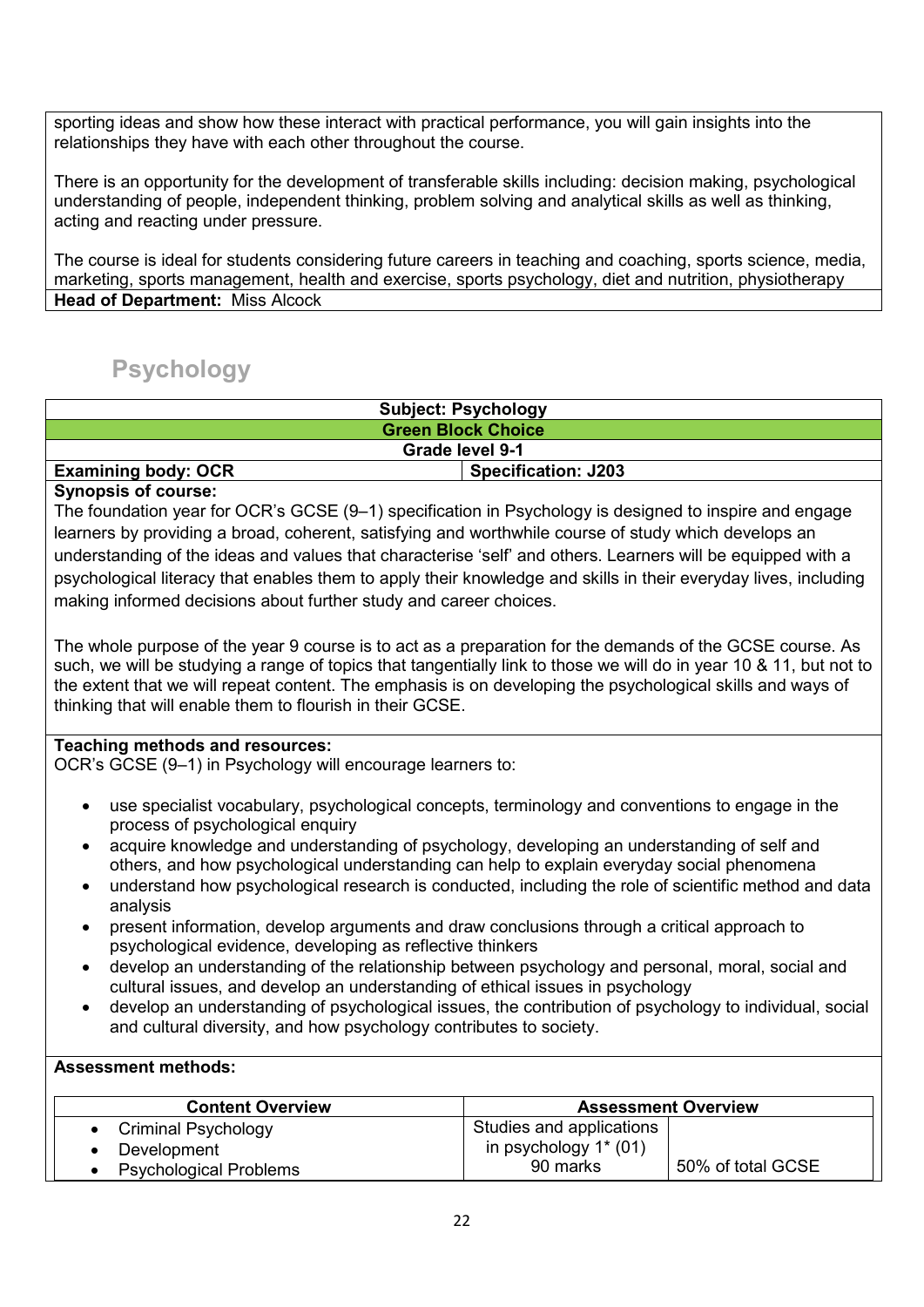| <b>Research Methods</b>                                                     | Written paper<br>1 hour 30 minute                                                                      |                   |
|-----------------------------------------------------------------------------|--------------------------------------------------------------------------------------------------------|-------------------|
| Social Influence<br>Memory<br>Sleep and Dreaming<br><b>Research Methods</b> | Studies and applications<br>in psychology $2^*$ (02)<br>90 marks<br>Written paper<br>1 hour 30 minutes | 50% of total GCSE |

**Where could studying Psychology take me? Further study and employment opportunities:**  This course provides the ideal foundation and good preparation for the GCSE course in Psychology. The course is ideal for students considering future careers in psychology, mental health, medicine, business management or nursing amongst many others.

**Head of Department:** Mr Ruffles

### **Italian**

| <b>Subject: Italian</b>                                  |  |  |
|----------------------------------------------------------|--|--|
| <b>Green block choice</b>                                |  |  |
| Grade level 9-1                                          |  |  |
| <b>Examining body: AQA</b><br><b>Specification: 8633</b> |  |  |
|                                                          |  |  |

#### **Synopsis of course:**

This initial course will enable students to communicate effectively in Italian and respond effectively to written and spoken texts from a range of authentic sources. Students will be able to draw on their experiences of learning either Spanish or French in Year 7 and Year 8 to develop these skills further in Italian. This course will run as an additional language for Year 9 with a view to continue this language as a full GCSE in Year 10 and Year 11.

Students will also have the opportunity to learn more about Italian culture and explore this via a variety of authentic resources, including short pieces of literature, songs and a wide range of multimedia. This will ensure that students are able to develop a reasonable level of fluency in this beautiful language.

After an introduction to the grammar of this language (which is very similar to Spanish and French), students will delve into a wide range of interesting topics to enable them to communicate in different contexts. This course will suit beginners' students and those with a working knowledge of Italian.

#### **Teaching methods and resources:**

The course is a mixture of practical and theoretical teaching and will be split evenly across the four language skills of Listening, Reading, Writing and Speaking, to ensure that a secure foundation in Italian is achieved. Teachers will use a range of texts to develop comprehension skills and students will have the opportunity to practise and master Italian phonics through speaking games, role-plays and general conversations.

Students will be required to use and develop these skills:

- Italian grammar practice and application
- Comprehension of written and spoken texts in Italian
- Structured writing tasks based on stimuli provided in Italian
- Translations from Italian into English as well as from English into Italian
- Short-spoken activities in Italian including practising phonics, descriptions of images and role-plays.

#### **Assessment methods:**

| erview<br>------<br>wer<br>эr | )verview<br>. | . .<br>.<br>مصدر المعاملات<br><b>WVE</b><br>.<br>m |
|-------------------------------|---------------|----------------------------------------------------|
|                               |               |                                                    |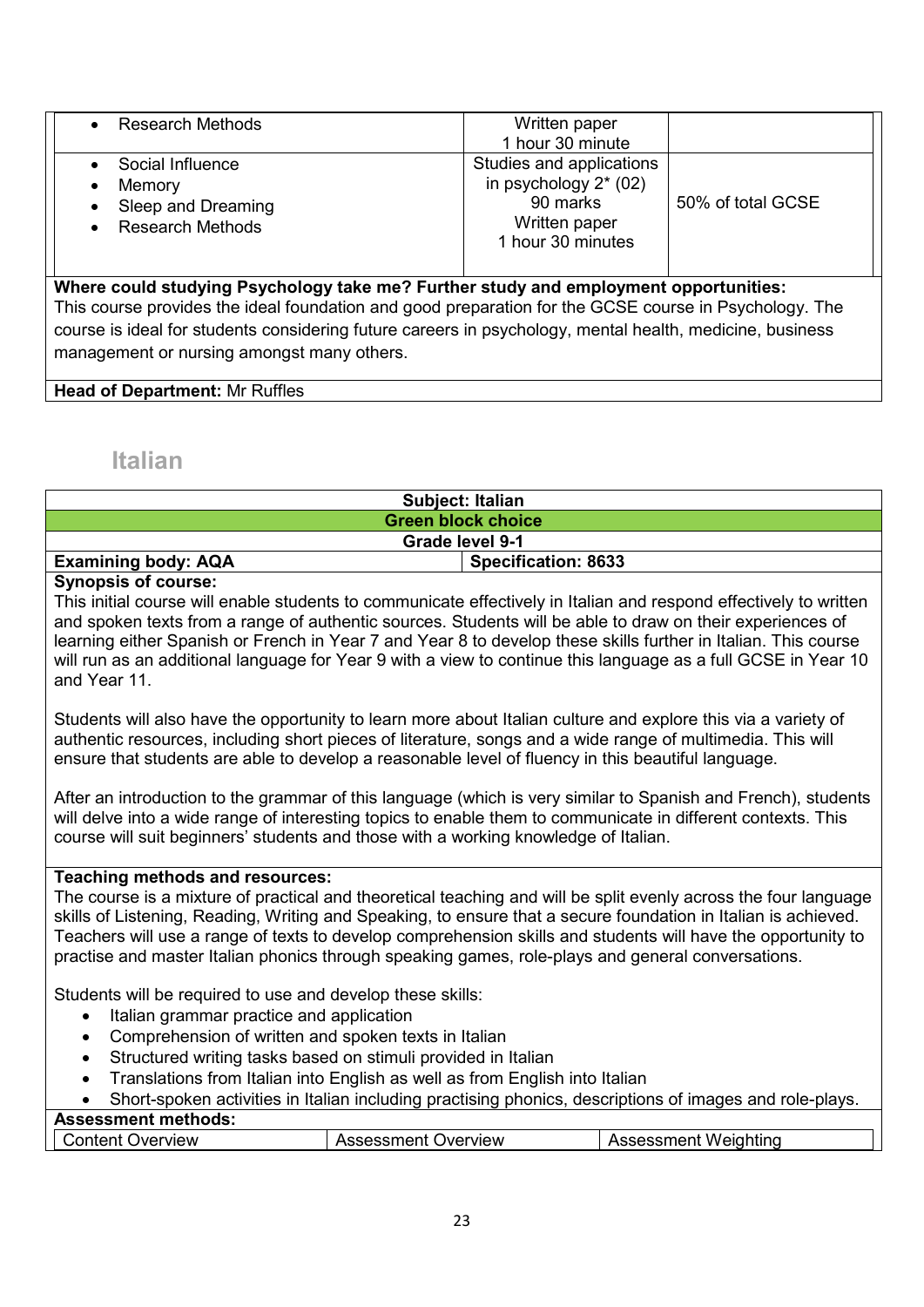| Over the course of the GCSE,<br>students will study three broad | The GCSE is comprised of 4<br>exams.                                            | Each skill (Listening, Reading,<br>Writing and Speaking) is |
|-----------------------------------------------------------------|---------------------------------------------------------------------------------|-------------------------------------------------------------|
| themes:                                                         | Paper $1 -$ Listening $- 45$ minutes                                            | weighted equally at 25%.                                    |
| 1. Identity and Culture<br>2. Local, national, international    | at Higher tier, 35 minutes at<br>Foundation                                     |                                                             |
| and global areas of interest                                    |                                                                                 |                                                             |
| 3. Current and future study and<br>employment                   | Paper 2 – Speaking – Maximum<br>of 12 minutes at Higher tier, 9                 |                                                             |
|                                                                 | minutes at Foundation                                                           |                                                             |
|                                                                 | Paper $3 - Reading - 60$ minutes<br>at Higher tier, 45 minutes at<br>Foundation |                                                             |
|                                                                 | Paper $4 - W$ riting $-75$ minutes at                                           |                                                             |
|                                                                 | Higher tier, 60 minutes at<br>Foundation                                        |                                                             |

#### **Where could studying Italian take me? Further study and employment opportunities:**

Italian is spoken by over 85 million people worldwide and has incredible cross-curricular opportunities with art, history, music and literature. It is also an official language of the European Union, has historical links to Latin and supports the study of any other Romance Language.

Having fluency in additional languages allows students to compete in a range of different job markets wherever the language is spoken and these communication skills are useful in a wide range of careers including translation, interpreting, law, media and teaching.

#### **Head of Department:** Mr Mustafa

## **VCERT Business & Enterprise**

| <b>Subject: Business &amp; Enterprise (VCERT)</b>                                |  |  |
|----------------------------------------------------------------------------------|--|--|
| <b>Green Block Choice</b>                                                        |  |  |
| <b>Grade level: Pass-Merit-Distinction-Distinction Star</b>                      |  |  |
| <b>Examining body: NCFE</b><br><b>Specification: NCFE Level 2 Certificate in</b> |  |  |
| <b>Business and Enterprise</b>                                                   |  |  |

#### **Synopsis of course:**

This is an introduction to the vocational course that students can study in year 10 and 11. During Year 9 students will investigate what a business and enterprise is and evaluate how and why these decisions are made. Once this investigation has been completed students will then create a small business or project, this will be developed in pairs where they will work in pairs. Where they will need to analyse how they have performed and the areas of improvement for their business.

With a vocational course the assessment is via coursework (worth 75%) than for a full GCSE. Whilst this is not actually a GCSE qualification it is classed as "equivalent to" a GCSE. Grades are awarded as Pass, Merit or Distinction rather than 9-1:

- $\triangleright$  Pass is equivalent to a GCSE grade 4.
- $\triangleright$  Merit is equivalent to a GCSE grade 5.5
- $\triangleright$  Distinction is equivalent to a GCSE grade 7
- $\triangleright$  Distinction Star is equivalent to a GCSE grade 8.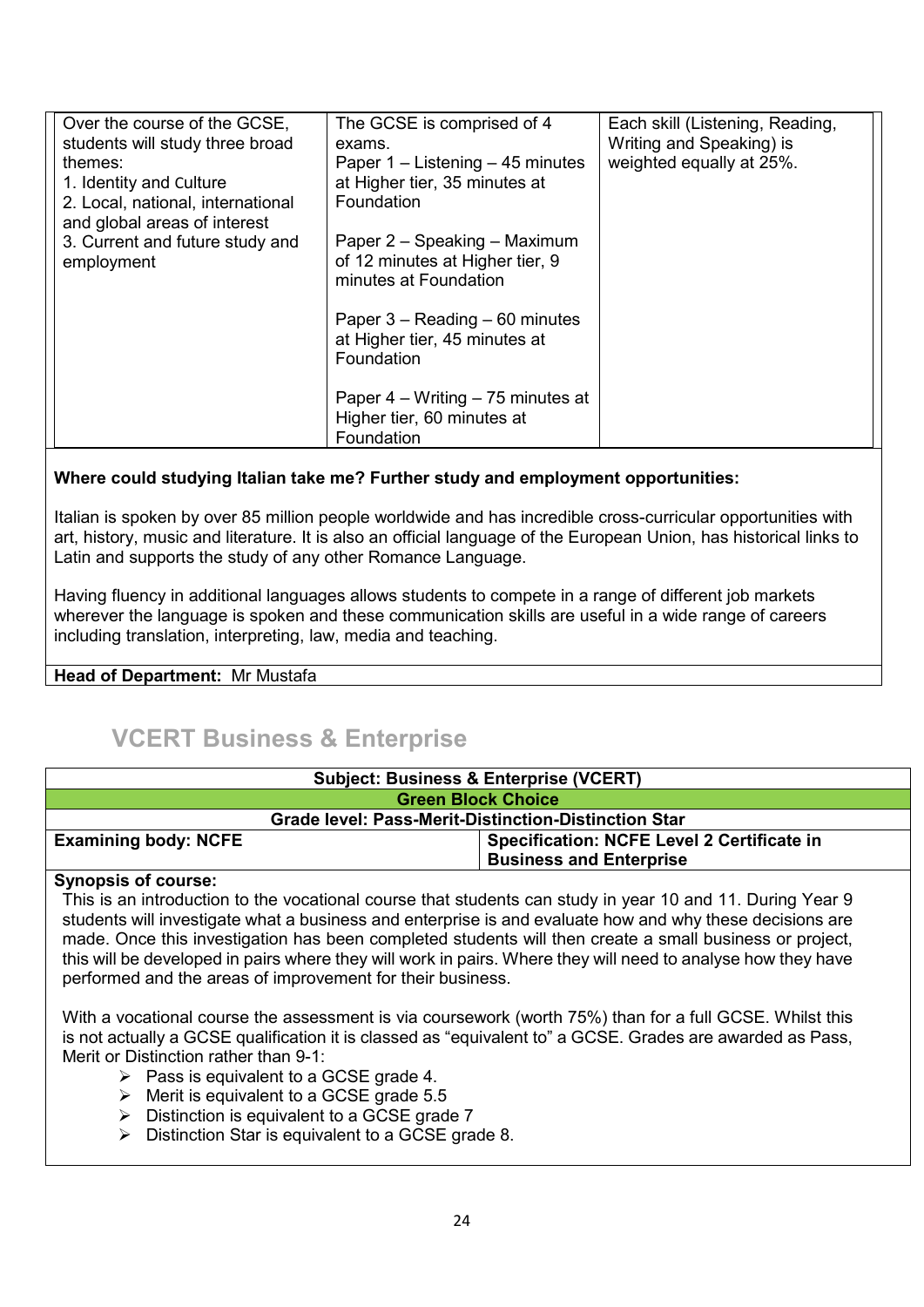This qualification is designed for students who want an introduction to business and enterprise that includes a vocational and hands-on element. It has been developed to enthuse and inspire students about a career in business and enterprise. The qualification will appeal to students who wish to either set up their own business, move into employment or progress onto further study in business.

Students will cover a range of areas such as types of business, skills and characteristics of entrepreneurs, marketing, and risks and rewards in business. This will include looking at local businesses and local entrepreneurs.

Students will be encouraged to come up with business plans for their own ideas and investigate the issues facing a start-up business.

There will be a focus on marketing, understanding why this is important, how to target a market through research, and the impact of social media on promotion.

The finance unit will focus on the money side of business in terms of sources of funding, costs, cash flow and profits, and what it means to break even. This will involve a wider understanding of tax and national insurance within the UK.

The final unit allows the students to plan and carry out their own business project, working with others and reflecting on their contributions to its success.

Teaching methods and resources:

Students will enjoy this course by learning how to:

- Make concise reports
- Plan investigations
- Use their mathematical skills in a practical context
- Think creatively and independently
- Communicate effectively
- Learn in a team
- Utilise ICT to research and present their findings

Students will need to take an interest in the wider world of business and a healthy interest in TV programs such as Dragons Den and The Apprentice is helpful.

#### **Assessment methods:**

| Unit 01: Introduction to business and enterprise<br>This unit aims to give students an introduction to<br>business and enterprise. It gives students an<br>introduction to start up projects and helps them to<br>identify risks and rewards. | Internally<br>assessed<br>portfolio of<br>evidence  | 25% |
|-----------------------------------------------------------------------------------------------------------------------------------------------------------------------------------------------------------------------------------------------|-----------------------------------------------------|-----|
| Unit 02: Marketing for business and Enterprise<br>This unit aims to give students an insight into market<br>research, and different marketing opportunities and<br>techniques.                                                                | <b>Externally marked</b><br>assignment (5<br>hours) | 25% |
| Unit 03: Finance for business and enterprise<br>This unit aims to provide students with a basic<br>knowledge and understanding of business finance for<br>a new business or enterprise.                                                       | Internally<br>assessed<br>portfolio of<br>evidence  | 25% |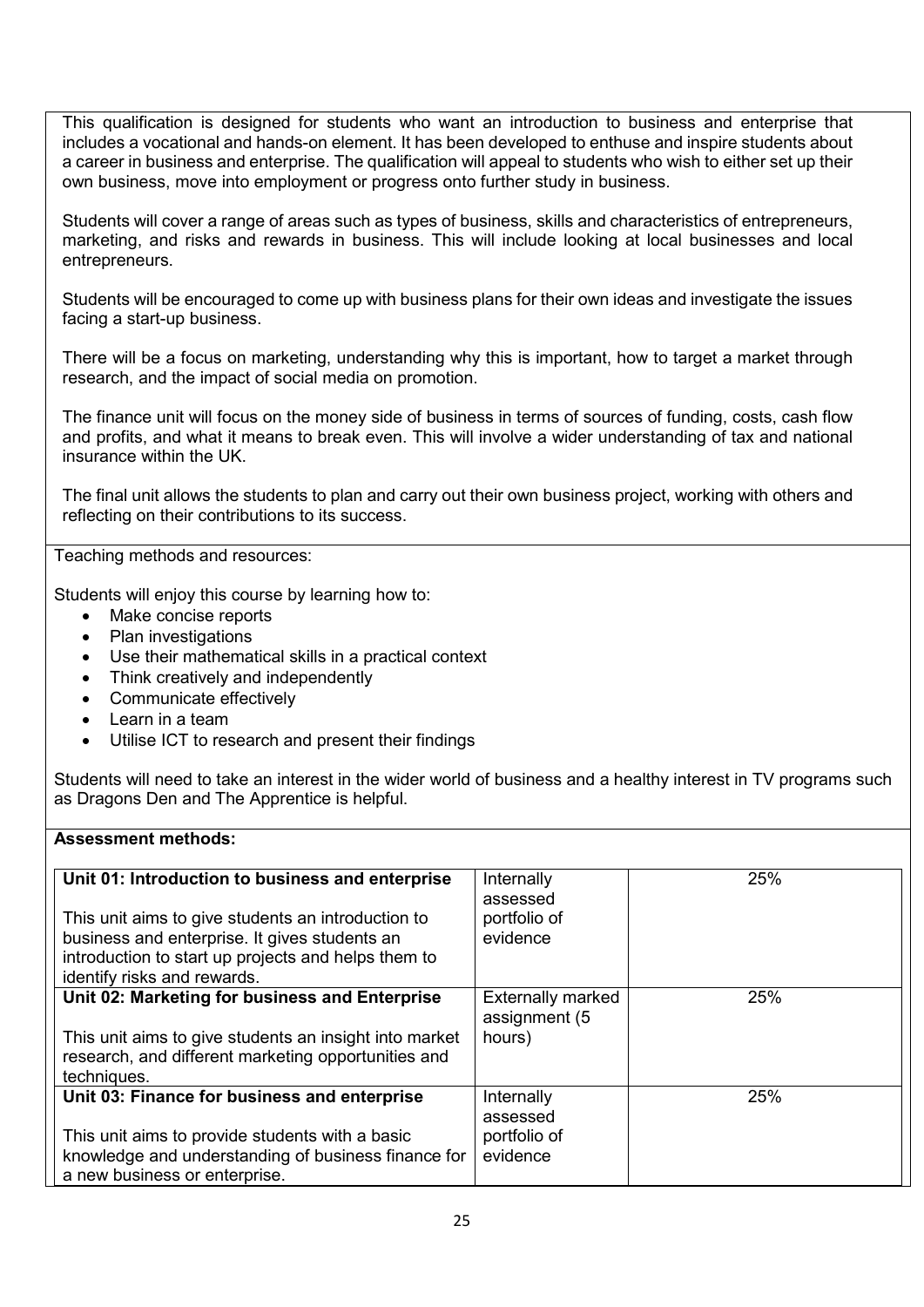| Unit 04: Plan, develop and participate in a<br>business or enterprise project                                                                         | Internally<br>assessed<br>portfolio of | 25% |
|-------------------------------------------------------------------------------------------------------------------------------------------------------|----------------------------------------|-----|
| This unit aims to develop a project plan and<br>implement the project. The learner will then go on to<br>evaluate the overall success of the project. | evidence                               |     |

#### **Where could Business Studies take me? Further study and employment opportunities:**

From an entrepreneur to a charity worker to an accountant, studying Business and Entrepreneurship will give you the skills to enter virtually any industry. Business and Enterprise gives you the choice to specialise in an area of business such as marketing and promotion or to combine all aspects of business by owning and running your own enterprise.

Some of the more focused careers that Business and Enterprise can lead to are:

- Marketing
- Human Resources
- Accountancy
- Purchasing
- Public Relations
- Advertising
- Logistics
- Production
- Retail Management
- Administration
- Banking
- Insurance

In addition, this qualification is a good route into apprenticeships, as well as level 3 certificates and diplomas at college.

#### **Head of Department:** Mr Ruffles